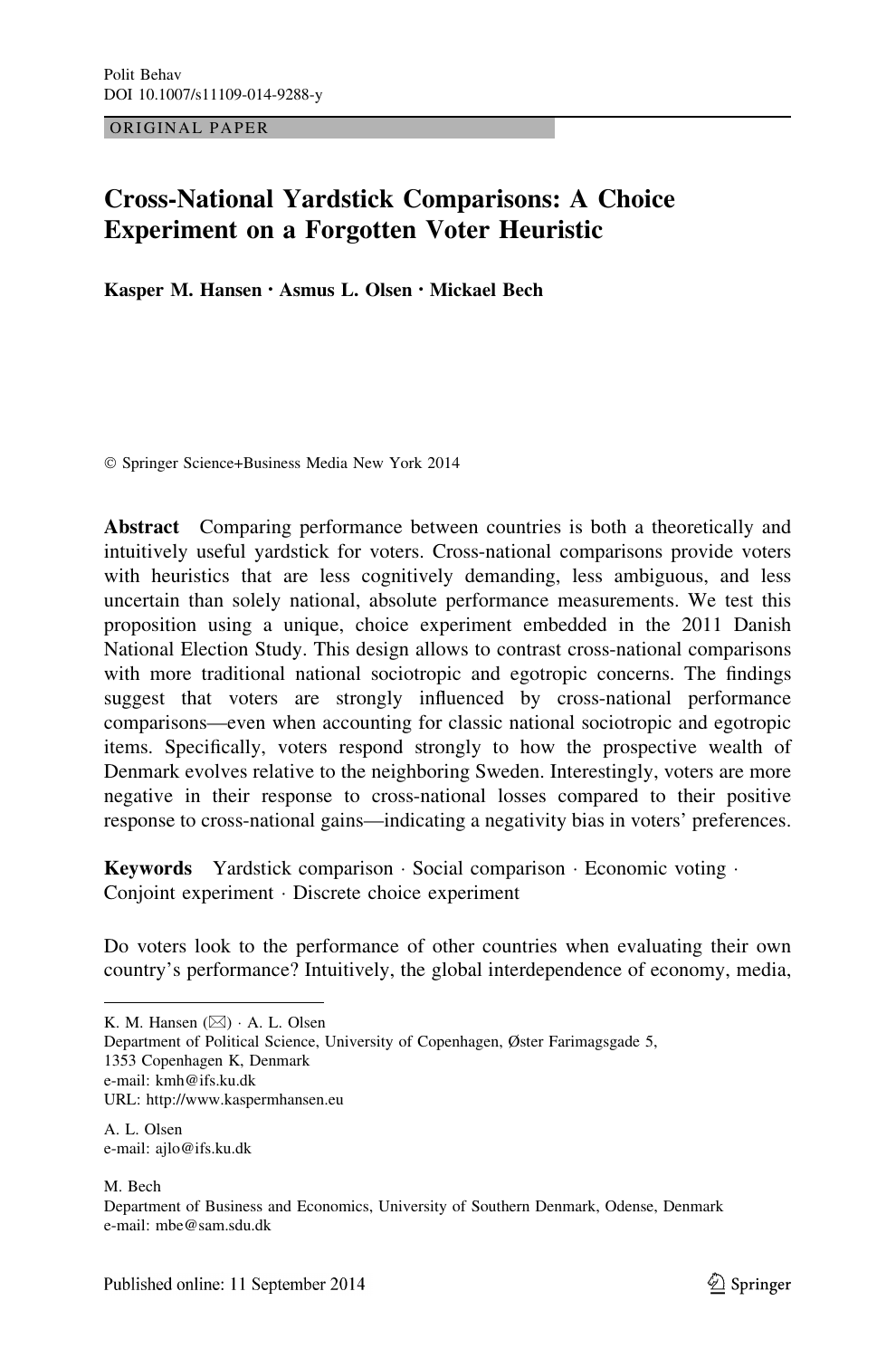and culture should imply that national outcomes find it difficult to evade the economic performance of other countries. In fact, recent macro-level studies suggest that voters respond to the observed performance of other countries (Kayser and Peress [2012](#page-21-0)). Furthermore, macro-level studies of retrospective economics at the subnational levels also find evidence of a comparative yardstick across a variety of jurisdictions influencing voter behavior and political behavior, e.g., including the US states (Besley and Case [1995\)](#page-20-0), Spanish municipalities (Bosch and Solé-Ollé [2007\)](#page-20-0), and Flemish municipalities (Vermeir and Heyndels [2006\)](#page-22-0). Theoretically, both the yardstick theory in economics (Salmon [1987\)](#page-22-0) and the social comparison theory in social psychology (Festinger [1954](#page-20-0)) provide theoretical reasons for why the voters should rely on comparative performance. From social comparison theory, we know that individuals tend to compare their opinions and abilities to those of others as a means of obtaining fast, certain, and credible assessments of their own standing (Mussweiler and Epstude [2009](#page-21-0); Mussweiler and Posten [2011](#page-21-0)). In Salmon's [\(1987](#page-22-0)) yardstick theory, such social comparisons become a means of obtaining more accurate and reliable information about the incumbent government.

However, current micro-level public opinion research has yet to include how voters look across borders when making prospective evaluations of their own national performance (Linos [2011;](#page-21-0) Kayser and Peress [2012\)](#page-21-0). This article seeks to test whether voters make use of cross-national yardstick comparisons. We hereby aim to provide micro-level evidence for findings of cross-national yardsticks at the macro-level. This is not a trivial addition as macro-level studies assume these yardsticks concerns to exist at the level of voters. However, without direct evidence of cross-national evaluations among voters, we cannot rule out that macro-level studies rests on an ecological fallacy, e.g., ascribing nationally observed yardstick indicators to comparative evaluations among individuals. Furthermore, while the existing studies are retrospective and observational we focus on prospective voter evaluations within an experimental framework. In prospective evaluations, voters consider their preferences for future prospects, i.e., they assess future conditions given the outcomes that different policy makers can be expected to deliver. Focusing on prospective evaluations rules allows us to focus on prospective policy preferences and evaluate these effects up against actual voting behavior. We also believe this focus is merited by the fact that there is no existing experimental research estimating the importance of cross-national vardstick to voters on *any* outcome measure. While retrospective concerns are generally found to be more important for voter evaluation and party choice the importance of prospective concerns is far from trivial (Bellucci and Lewis-Beck [2011;](#page-19-0) Lewis-Beck and Stegmaier [2013](#page-21-0)). Specifically, we estimate how Danish voters evaluate the importance of prospective economic performance relative to the neighboring country of Sweden. We argue that voters will compare their country's economic performance to that of other relevant countries rather than evaluate performance in isolation, i.e., we expect votes to not only look at their country's national performance (e.g., GDP growth, inflation, unemployment) but also to compare this economic development to that of other relevant countries. We focus on *prospective* evaluations of the economy for three reasons. First, experimentally manipulating retrospective evaluations convincingly is difficult as most respondents will have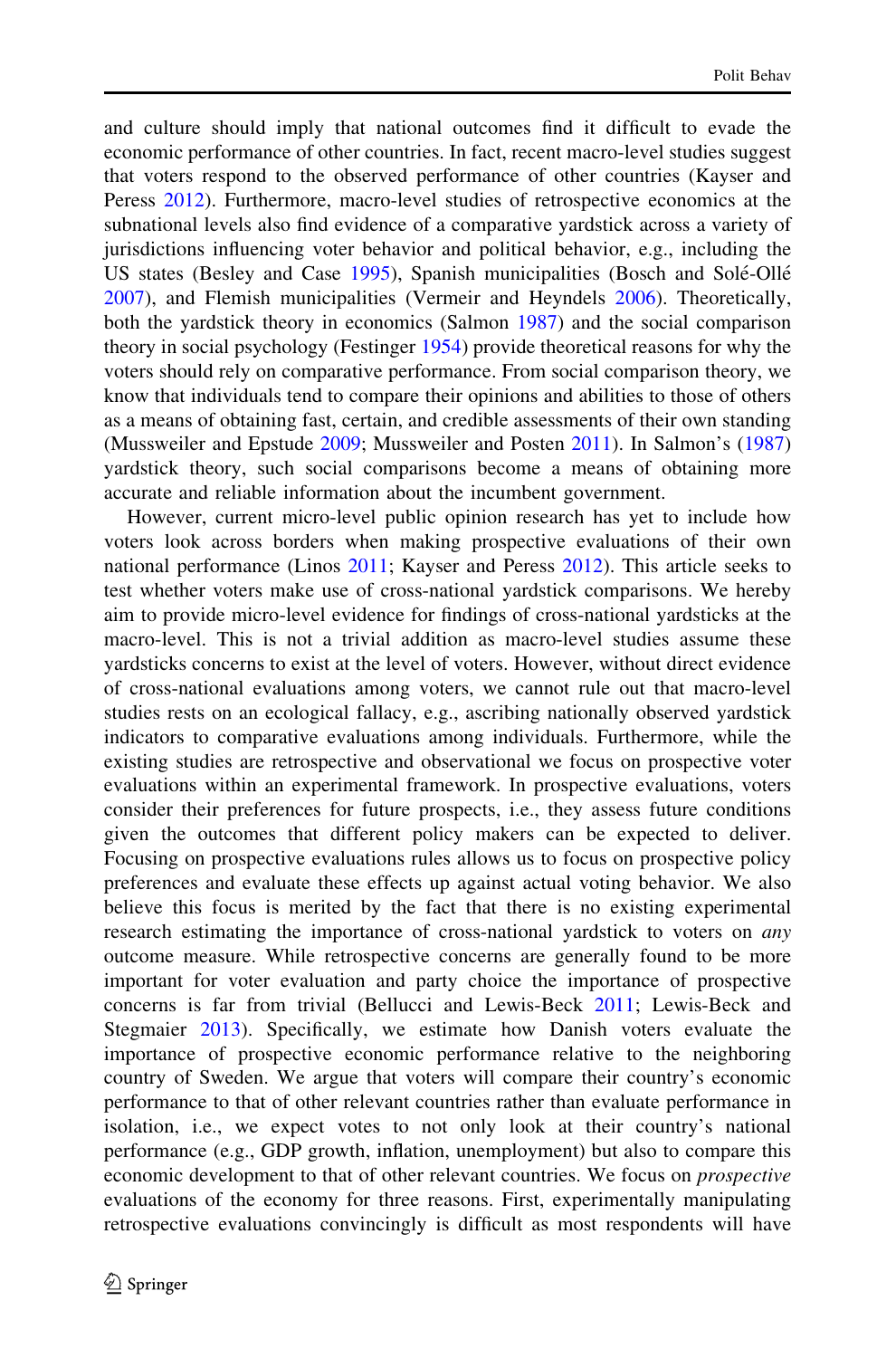experienced the actual economic performance in the previous period. A prospective study allows us to experimentally manipulate future hypothetical scenarios which are unbounded by the historically realized performance (i.e. strong internal validity). Secondly, in retrospect voters will not only have other nations as an informative social yardstick, they will also be attuned to salient historical reference points. By analyzing prospective evaluations we have the opportunity to isolate the cross-national yardsticks from potential confounding historical ones. Thirdly, retrospective evaluations will often be highly affected by motivated reasoning linking respondents' party choice and evaluations of the economy (Michelitch et al. [2012\)](#page-21-0). As our study is prospective we avoid this bias of motivated reasoning. Nevertheless, we are able to compare the effect of our prospective evaluations with actual voting behavior as our study was embedded in the Danish National Election Study. That is, we can test how the prospective evaluations are meaningfully mediated by party choice. This allows to evaluate how the prospective nature of our measure are connected to actual voting behavior. In addition, we adopt the notion of asymmetrical evaluation of losses and gains in a context of cross-national yardstick comparison. Prospect theory (Kahneman and Tversky [1979](#page-21-0); Tversky and Kahneman [1991](#page-22-0)), endowment effects (Kahneman et al. [1991](#page-21-0)), and the negativity bias (Lau [1982](#page-21-0), [1985\)](#page-21-0) have provided a theoretical basis for understanding asymmetries in voter research. We argue that voters care more about avoiding future comparative losses than making future comparative gains (Levy [2003](#page-21-0)). Some studies of retrospective economic voting show that voters have asymmetrical responses in their evaluation of absolute losses and gains; politicians are punished for losses but are not praised for similar gains (Campbell et al. [1960;](#page-20-0) Bloom and Price [1975;](#page-20-0) Claggett [1986](#page-20-0); Headrick and Lanoue [1991;](#page-20-0) Kiewiet [1983](#page-21-0); Lanoue [1987;](#page-21-0) Mueller [1973;](#page-21-0) Nannestad and Paldam [1997](#page-22-0)). Still on balance the existing literature is divided on the relevance of a negativity bias (Lewis-Beck and Stegmaier [2013\)](#page-21-0). Existing macro-level studies analyzing cross-border comparisons have either ignored these asymmetries or failed to find any support for them (Besley and Case [1995;](#page-20-0) Kayser and Peress [2012\)](#page-21-0). However, there are good reasons to argue that the socially comparative nature of ''looking across borders'' should evoke a stronger voter preference for not lagging behind.

Voting involves choosing a candidate or party representing a mix of policies and policy outcomes. When making real world prospective evaluations, voters are faced with a number of tradeoffs. We contrast the effect of comparative evaluations with the traditional absolute voter evaluations of egotropic versus sociotropic concern used in national election surveys across the world. Previously, researchers focused on whether national economy or personal finances constitute the most important factor for evaluating prospectives (Dorussen and Palmer [2002\)](#page-20-0); however, today researchers have provided much evidence for that sociotropic concerns tend to dominate egotropic motives (Lewis-Beck and Paldam [2000;](#page-21-0) Stubager et al. [2014;](#page-22-0) Singer and Carlin [2013\)](#page-22-0). By contrasting cross-national comparisons to these concerns, we can estimate the importance of these comparisons relative to the more well-established explanations of the voter evaluations. In this sense the classic egotropic and sociotropic motives serves as a validation and comparison of our cross-national yardstick measure. However, this approach also poses a serious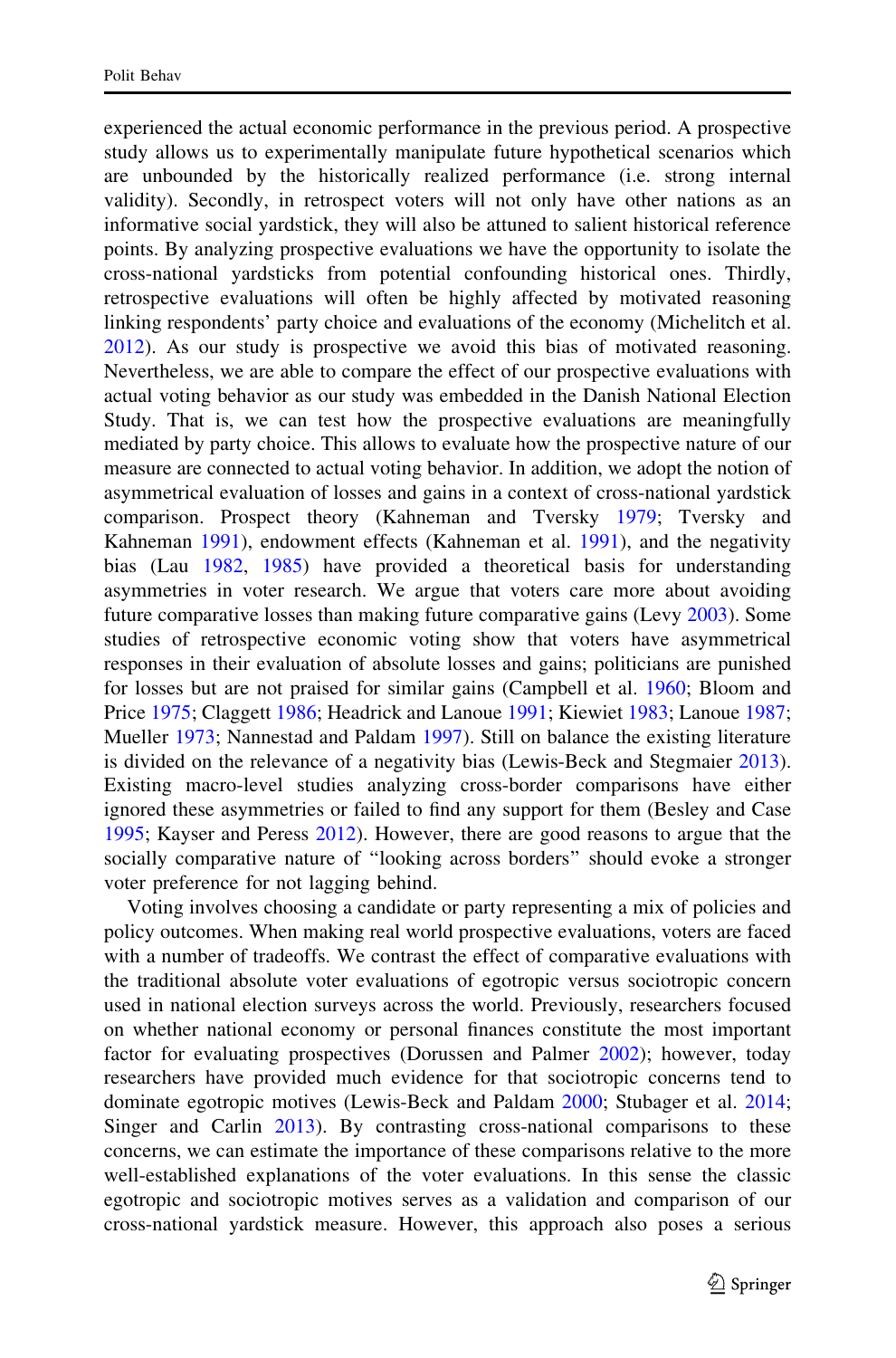methodological challenge. We introduce a methodological innovation into the study of cross-national evaluations. The mix of policies and policy outcomes is often strongly correlated, and it is therefore difficult to assign any specific relative importance to the voters' preferences. We are therefore faced with a serious challenge when contrasting how comparative yardstick information is weighted compared to competing performance measures. For instance, the absolute national performance will be highly correlated to the relative cross-national performance and vice versa. Thus, omitting one factor feeds the other. To address this challenge, we propose a unique choice experiment that allows us to disentangle how voters simultaneously evaluate sets of cross-national and national policies and policy outcomes. The purpose of the choice experiment is to show that voters' preferences can be elicited using validated stated preference methods. This framework has yet to be fully utilized in political science in general and voter evaluation studies in particular (for some recent exceptions, see Hainmueller et al. [2014](#page-20-0); Bechtel et al. [2012;](#page-19-0) Hansen and Bech [2007](#page-20-0), [2012\)](#page-20-0).

The findings indicate that voters find prospective cross-national comparative performance to be highly important, even when compared to the strong competing tradeoffs of egotropic and sociotropic concerns regarding personal taxation and employment levels. The national economic performance seems to have a hard time hiding from that of other countries. Furthermore, we find evidence that relative comparative losses are more negatively evaluated than similar comparative gains are positively evaluated. To our best knowledge, these findings constitute the first micro-level experimental evidence of the relative importance of cross-national yardsticks for voter's evaluations.

#### Why Voters Should Use Cross-National Yardstick Comparisons

Defining what constitutes good or bad economic performance is not easy (Hopkins [2011;](#page-21-0) Ansolabehere et al. [2012](#page-19-0)). Voters are faced with substantial uncertainty when deciding on national policies and outcomes (Salmon [1987](#page-22-0); Downs [1957](#page-20-0); Huber et al. [2012](#page-21-0)). Not only is it cognitively demanding to know and understand the development of economic performance indicators (such as the GNP, GNI, and unemployment rates), but such indicators also often become politically contested during election campaigns (Vavreck [2009](#page-22-0)). Furthermore, the responsibility for economic performance is also political contested, and small countries with an open economy can, to some extent, place the blame for bad economic performance on global developments (Stubager et al. [2013;](#page-22-0) Bellucci et al. [2012\)](#page-20-0). This argument is in line with a number of studies reporting that national outcomes are less important for economic voting in countries highly integrated with the global economy (Hellwig [2001;](#page-20-0) Hellwig and Samuels [2007](#page-20-0); Duch and Stevenson [2008,](#page-20-0) [2010](#page-20-0); Kayser and Peress [2012\)](#page-21-0).

One way of dealing with the difficult question of performance is to look across borders for a yardstick or benchmark (Kayser and Peress [2012](#page-21-0)). Healy and Malhotra [\(2013](#page-20-0)) point to how voters need a benchmark in order to assess the economic performance. One such benchmark is cross-national comparisons. In other words,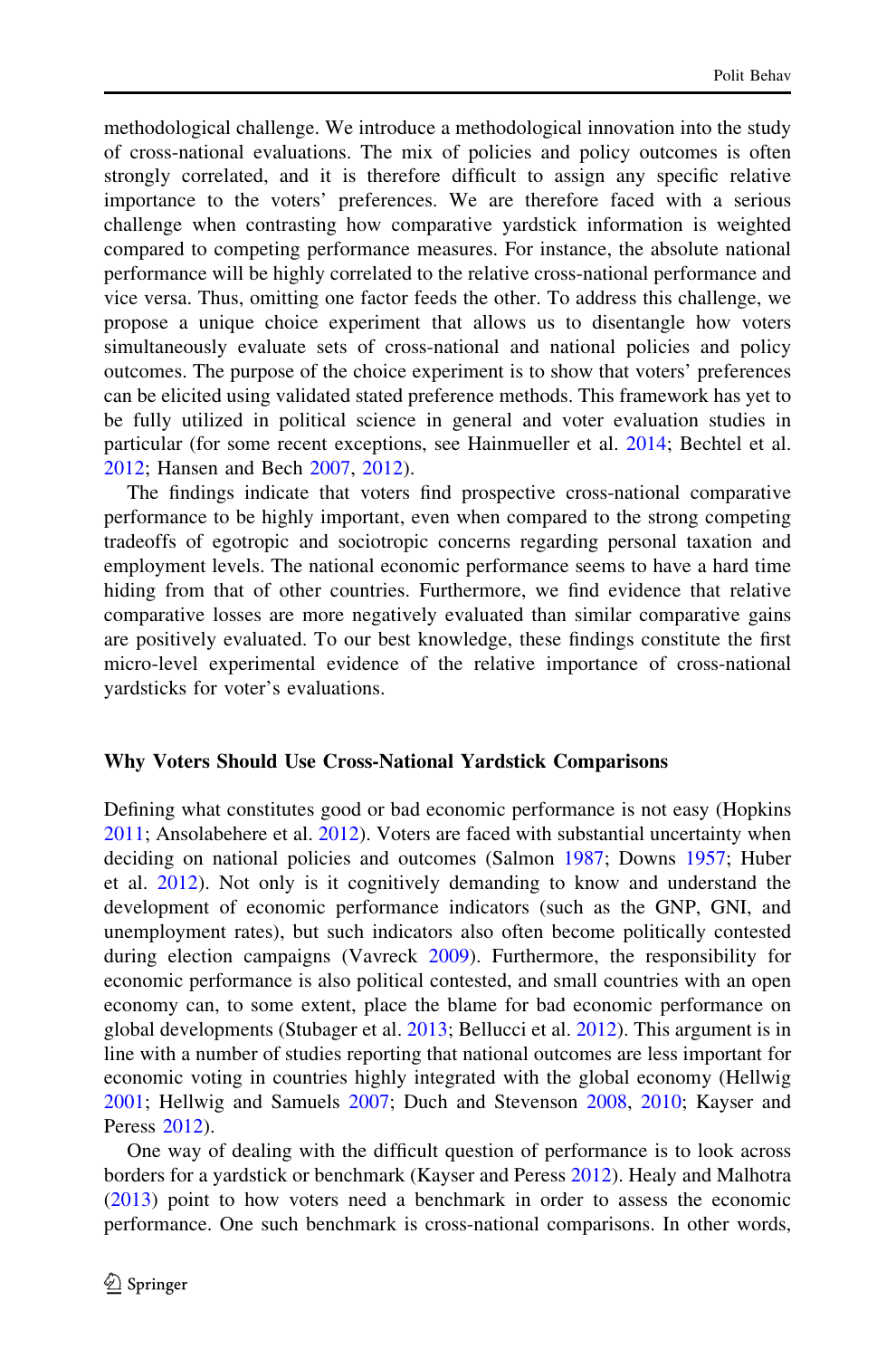voters can use cross-national comparisons as a yardstick for distinguishing between national economic performance and globally correlated shocks to the economy for which the incumbent should neither be blamed nor praised (Kayser and Peress [2012\)](#page-21-0). National outcomes seem to find it difficult to evade the policy outcomes of other countries; therefore, it is increasingly relevant to compare all types of performance across national borders.

Theoretically, we can understand this interest in cross-national comparisons from the perspective of the yardstick theory (Salmon [1987](#page-22-0)) and social comparison theory (Festinger [1954](#page-20-0)). Social comparison theory states that we tend to evaluate our opinions and abilities against those of others (Festinger [1954](#page-20-0)); that is, other individuals or jurisdictions are reference points for our inferences about the state of our life or country. For our purpose, other political entities, such as countries, constitute a reference point to which voters compare national outcomes and policies. From this perspective, cross-border comparisons help citizens determine whether national economic misfortunes have hit their country disproportionately compared to other countries (Mutz and Mondak [1997,](#page-21-0) p. 288). A similar idea has been popularized in economics by Salmon ([1987\)](#page-22-0) as the yardstick theory of economic voting, which also emphasizes cross-border comparisons. The Downsian retrospective perspective on the state of the world tends to be a noisy source of information when solely based on past national outcomes (Salmon [1987\)](#page-22-0). Exogenous circumstances, trends, and shocks will invalidate historical comparisons when making prospective evaluations. However, similar or adjacent political jurisdictions may be a valuable source of comparative information against which the voters' own national experiences can be contrasted, and both national policies and outcomes can be vetted or discarded via this comparison to the yardstick countries (Besley and Case [1995;](#page-20-0) Gilardi [2010;](#page-20-0) Linos [2011;](#page-21-0) Kayser and Peress [2012](#page-21-0)). This concept leads us to our main prediction on the importance of crossnational comparisons for voter preferences: voters evaluate national outcomes relative to those obtained by other countries.

## Cross-National Losses Versus Cross-National Gains

From a traditional expected utility framework, voters should symmetrically assess both increases and decreases in the factors they care about. Based on prospect theory (Kahneman and Tversky [1979](#page-21-0)) and the more general notion of reference dependence (Tversky and Kahneman [1991\)](#page-22-0), voters are expected to be asymmetrical when evaluating gains and losses relative to a reference point (McDermott [2004;](#page-21-0) McDermott et al. [2008](#page-21-0)). Specifically, the asymmetry implies that individuals put more weight on avoiding losses than obtaining gains. Often this reference point is the status quo or some other past state (Levy [2003](#page-21-0); Tversky and Kahneman [1991;](#page-22-0) Soroka [2006\)](#page-22-0). A more general example of this effect is the negativity bias which implies that ''negative events are more salient, potent, dominant in combinations, and generally efficacious than positive events'' (Rozin and Royzman [2001,](#page-22-0) p. 297). In psychology the negativity bias finds consistent support in studies of human perception and decision making (Baumeister et al. [2001;](#page-19-0) Rozin and Royzman [2001\)](#page-22-0). In political science, the negativity bias denotes how voters punish losses without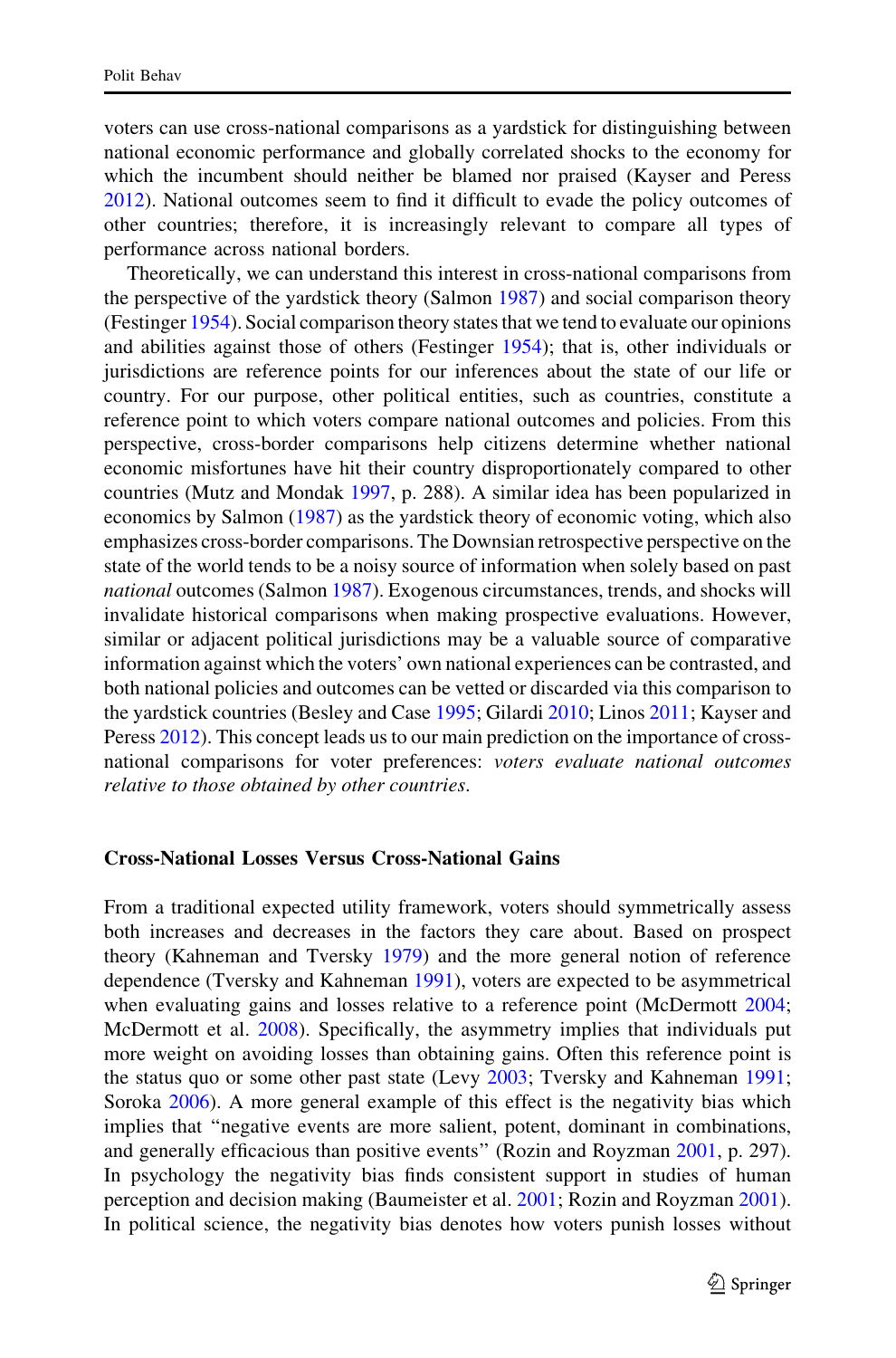giving equal praise for gains of a similar magnitude (Mueller [1973](#page-21-0); Bloom and Price [1975;](#page-20-0) Lau [1982](#page-21-0); [1985](#page-21-0); Soroka [2006](#page-22-0); Boyne et al. [2009](#page-20-0)). The economic voting literature finds some support for a negativity bias in voter behavior. Mueller [\(1973](#page-21-0)) reports that only decreases in unemployment affect US presidential popularity. Bloom and Price ([1975\)](#page-20-0) find that incumbent members of the US president's party lose seats during recessions but do not gain seats in equally good times. Soroka [\(2006](#page-22-0)) finds that the negativity bias is present in both media and public responsiveness to economic shifts. In a more recent study, Kappe ([2013\)](#page-21-0) finds support for a negativity bias in how changes in macroeconomic conditions affect government popularity in the United Kingdom.

The existing studies on the negativity bias in the political science all rely on historical changes, i.e., that the economy is either worsening or improving relative to previous periods in time. However, losses and gains can also be seen in terms of the performance relative to that of other countries. We can therefore expect voters' cross-national yardstick comparisons to be influenced by a similar asymmetry. The implications are that voters will not evaluate an advantageous standing relative to other countries as positively as they will dislike a disadvantageous one. A distinct social comparison argument for this notion can be derived from the relative deprivation theory. Relative deprivation denotes the discontent of lagging behind or experiencing a discrepancy to others (Stark and Taylor [1989\)](#page-22-0). Studies of happiness and wealth find similar negative effects for being less well-off or happy than others (Brickman and Campbell [1971](#page-20-0); Lyubomirsky and Ross [1997;](#page-21-0) Diener [2000](#page-20-0)). Given these theoretical propositions, we expect a similar pattern for voters who use crossnational comparisons: voters evaluate cross-national comparative losses as more important than cross-national comparative gains.

## Traditional Explanations For Prospective Evaluations: Sociotropic and Egotropic Concerns

The economic voting literature discuss if voters give more weight to retrospective or prospective evaluation of the economic. Some studies find more weight to retrospective elements (Lanoue [1987](#page-21-0); Norpoth [1996\)](#page-22-0) while others find evidence for prospective evaluations (Sanders [2000;](#page-22-0) Lewis-Beck [1988\)](#page-21-0). In a recent review article Lewis-Beck and Stegmaier ([2013\)](#page-21-0) find mixed evidence of the relative strength of retrospective and prospective evaluation of the economy. Singer and Carlin [\(2013](#page-22-0)) point to that prospective evaluation is strong if the incumbent is new in office whereas retrospective evaluation is strong if the incumbent has a longer track record in office. Van der Brug et al. ([2007,](#page-22-0) p. 181) find that prospective evaluations are stronger if the responsibility for the economic condition is unclear. Michelitch et al. [\(2012](#page-21-0)) show how prospective evaluations are conditioned on election outcomes. We contribute to this research by applying a design that is purely prospective as we investigate voters' use of cross-national yardstick comparison and validate these evaluation up against classic sociotropic and egotropic concerns.

Yet another discussed topic in the field of economic voting is the extent to which voters rely on sociotropic or egotropic motives when determining their political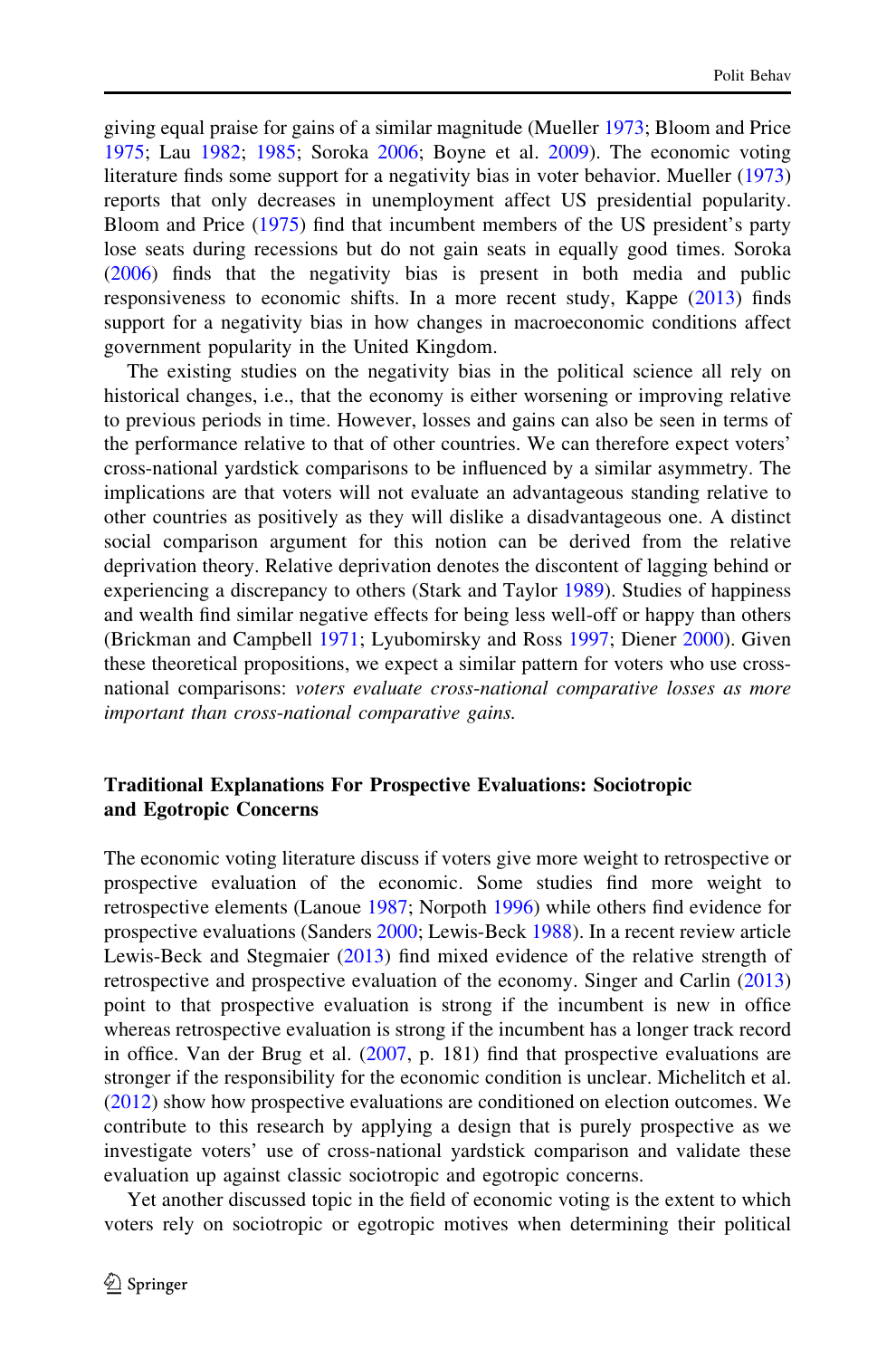preferences. Economic voting theory assumes that voters maximize their utility. This theory attempts to explain political choices based on voters' assessments of the national economy and their own personal economic situation (Alvarez et al. [2000;](#page-19-0) Borre [1997;](#page-20-0) Dorussen and Palmer [2002;](#page-20-0) van der Eijk et al. [2006\)](#page-22-0). In this sense, economic voting highlights that politics is about tradeoffs between various alternatives. When voters decide where to cast their vote, they tradeoff between different political accomplishments, future deeds, and assessments of the respective ''wrappings'' and ''messengers''. Voters choose the political ideas that provide the greatest future utility; this is the classic Downsian proximity model of voting (Downs [1957](#page-20-0)). Economic voting research often assumes that voters hold the government accountable for the economy. Today much research point to the that the national economy dominate personal finances motives, i.e., sociotropic motives are stronger than egotropic motives (Lewis-Beck and Paldam [2000](#page-21-0); Stubager et al. [2013;](#page-22-0) Singer and Carlin [2013](#page-22-0); Borre [1997\)](#page-20-0). Nonetheless, from a rational economic approach, voters should be egotropically motivated because they maximize their utility through personal finances.<sup>1</sup> In our choice experiment we apply the classic distinction between egotropic (e.g. individual absolute tax increase) and sociotropic (e.g. general increase in unemployment) to serve as a validation of our yardstick measure (e.g. comparing cross-national development). This also allow us to compare the relative strength of egotropic, sociotropic and yardstick motives. Furthermore, we expect that in the context of prospect and negativity bias theories, we will find a similar negativity bias for the prospective evaluation of national sociotropic and egotropic concerns.

## Data and Design: A Choice Experiment with a Nationally Representative Sample

To test our hypotheses on cross-national comparisons, we conducted a choice experiment using a large representative sample of Danish voters. The experiment was embedded in the Danish National Election Study of 2011 (DNES [2011\)](#page-20-0). DNES 2011 was collected primarily through face-to-face interviews and some Computer Assisted Web Interviews (CAWI) of 2,078 representative Danish voters in the autumn and winter of 2011 following the parliamentary election on the 15th of September 2011.<sup>2</sup>

Conducting an experimental test of the proposed prospective cross-national evaluations is not straightforward. Given the proposed hypothesis, we are confronted with the challenge of simultaneously testing voter preferences for a host of potentially correlated factors. If the hypotheses are tested independently via

<sup>&</sup>lt;sup>1</sup> It should be noted that Kinder and Kiewiet [\(1981,](#page-21-0) p. 132), Kramer [\(1983\)](#page-21-0) and latest Kiewiet and Lewis-Beck [\(2012\)](#page-21-0) all point to that a sociotropic vote not necessary should be interpreted as an indicator for that voters set aside their self-interest. As e.g. improvement of the national economy can in many ways be in voters' self-interest. I.e. a sociotropic vote may be self-interested.

 $2$  In addition, we carried out a large pilot study in the spring of 2011 to conduct a preliminary test of the various items (CAWI;  $n = 1,141$ ). This pilot study provided the same conclusions as the conclusion we focus on here from the larger face-to-face study. Thus, the results are robust across modes and time.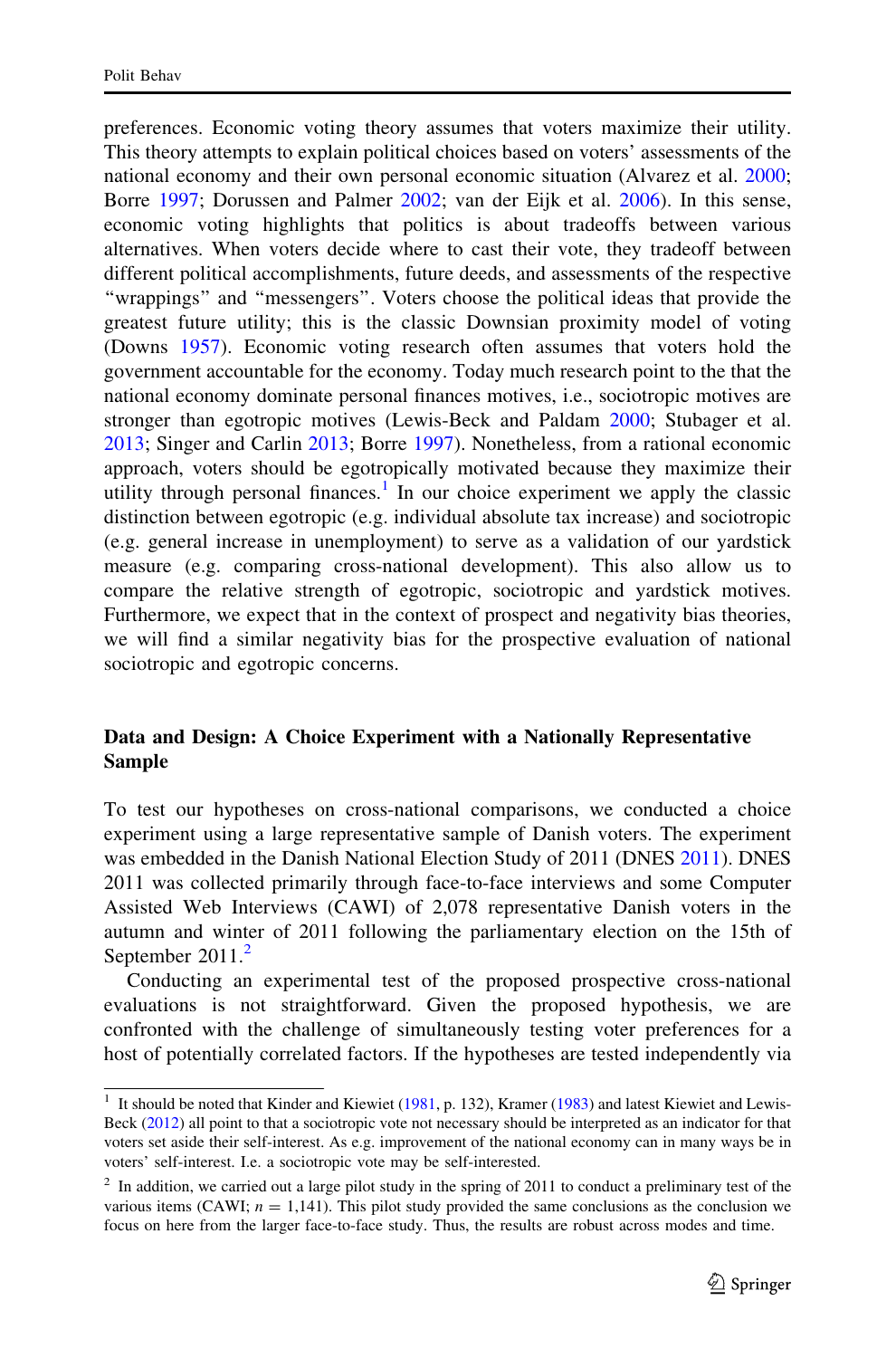individual questions or a set of questions, we do not capture the actual tradeoffs that voters must make in the real world, where political parties or candidates represent a bundle of policies or policy outcomes. When a candidate promotes a certain policy or policy outcome in one area, this candidate will often also promote a certain outcome or policy in another area as well. Therefore, a voter's choice cannot be disentangled from these policies and outcomes. To overcome this challenge, we propose a choice experimental design to determine prospective voter evaluations. A choice experiment is an efficient and validated method for determining preferences. The choice experimental method was first applied in psychometrics and marketing (Wittink and Cattin [1989;](#page-22-0) Johnson [2007](#page-21-0)) but has become a standard, validated method in a number of economic disciplines (Bennett and Blamey [2001](#page-20-0); Louviere et al. [2000](#page-21-0); Ryan and Gerard [2003](#page-22-0)). Recently, this technique has been used in political science (Hainmueller et al. [2014](#page-20-0); Bechtel et al. [2012](#page-19-0); Hansen and Bech [2007,](#page-20-0) [2012\)](#page-20-0). In our case, the respondents are asked to choose between several sets of choice sets, each described by scenarios defined by a number policies or policy outcomes herein called attributes. The levels for each attribute change across the scenarios and choice set. The respondents are asked to choose among a choice set of scenarios and pick their preferred scenario among the presented scenarios in a given choice set. The attribute levels for each scenario are assigned by the researcher and statistically designed in such a way that they are uncorrelated. Each respondent is assigned several choice sets. From the respondents' choices amongst the scenarios, it is possible to disentangle the relative importance of each attribute. Estimations are then made using conditional logistical regressions—an extension of multinomial logistical regression in which the dependent variable (the choice between scenarios) varies according to the attribute defining the scenarios.

In our setup, the voters in the choice experiment must choose between various hypothetical scenarios consisting of bundles of future (prospective) policies and outcomes that policy makers can affect. Using this choice experiment setup, we can estimate the underlying utility function for voters, i.e., the relative importance of each attribute in the various bundles. The idea behind the discrete comparison of scenarios in the choice experiments is that the voters can more easily choose between a few scenarios than specify the relative importance, e.g., the weights attached to each attribute. Furthermore, asking respondents to compare groups of attributes rather than asking a series of distinct questions about each individual attribute not only provides statistical efficiency but also makes the task cognitively easier for the respondents. The choice experiment in this article requires voters to choose one of three plausible scenarios in each choice set. The scenario combinations are constructed so that there is a tradeoff between the attributes describing future economic developments. Table [1](#page-8-0) presents an example of the information that the respondents are confronted with during the experiment. Initially, respondents are presented with a short text that frames how politicians are going to affect future societal development via their choices. The respondents are then asked to state which of the three scenarios in the choice set they prefer when compared to the current state of society.

Again, the benefit of the stated preference method is that the researcher can control the attributes and attribute levels. The attributes and attribute levels in the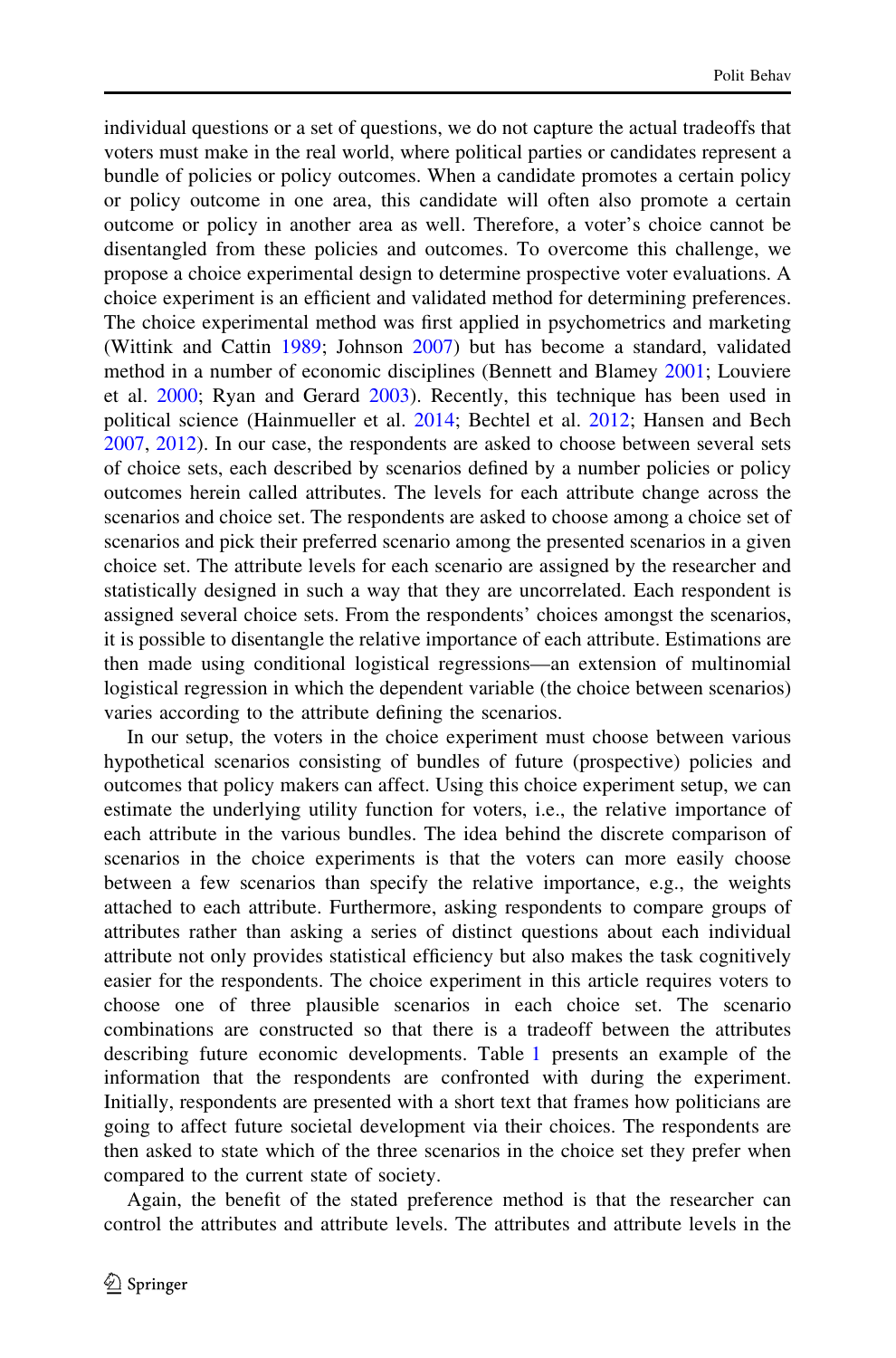<span id="page-8-0"></span>

| Politicians are going to affect how society develops through their decisions over the next few years. Imagine that the state of society in three years is as described below in<br>alternatives A, B, or C compared to today. Do you prefer alternative A, B, or C?<br>Table 1 Example of a choice | experiment set from the Danish National Election Study            |                                                 |                                             |
|----------------------------------------------------------------------------------------------------------------------------------------------------------------------------------------------------------------------------------------------------------------------------------------------------|-------------------------------------------------------------------|-------------------------------------------------|---------------------------------------------|
|                                                                                                                                                                                                                                                                                                    | Alternative A                                                     | Alternative B                                   | Alternative C                               |
| Pension age: reforms change the average pension age 1-year increase<br>by                                                                                                                                                                                                                          |                                                                   | No change in<br>pension age                     | 2-year increase                             |
| unemployed has<br>Unemployment: the number of<br>changed by                                                                                                                                                                                                                                        | 50,000 fewer unemployed                                           | 100,000 fewer unemployed                        | 50,000 more unemployed                      |
| Growth: the wealth of the nation has increased by                                                                                                                                                                                                                                                  | 6 %                                                               | $\frac{2}{2}$                                   | 3%                                          |
| so you have to pay<br>Tax: reforms affect your taxes,                                                                                                                                                                                                                                              | Same amount as today                                              | 3,000 DKK less a month                          | 1,000 DKK less a month                      |
| developed so that<br>Comparison: the economy has                                                                                                                                                                                                                                                   | Danes and Swedes are equally<br>rich                              | Danes have become richer than the<br>Swedes     | Swedes have become richer than the<br>Danes |
| I prefer alternative A $\square_1$<br>I prefer alternative B $\square_2$                                                                                                                                                                                                                           |                                                                   |                                                 |                                             |
| I prefer alternative $C \Box_3$                                                                                                                                                                                                                                                                    |                                                                   | I prefer none of these alternatives $\square_4$ |                                             |
| Each respondent is confronted                                                                                                                                                                                                                                                                      | with three of these questions in which the attribute level varies |                                                 |                                             |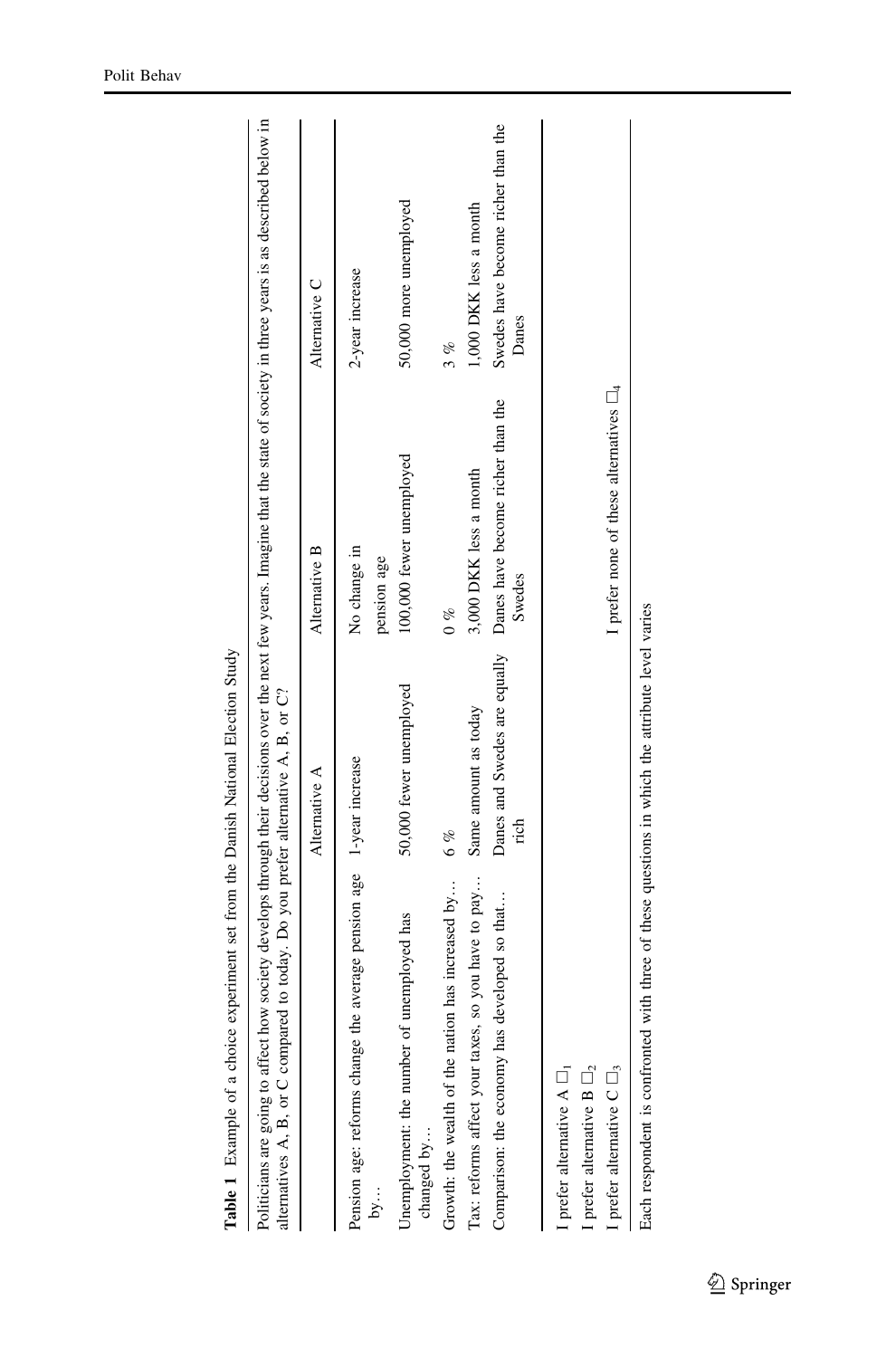revealed choices are often so highly correlated that it is difficult to disentangle why voters chose a specific party or candidate and is impossible to determine the importance of each attribute based on the choice of the voter. As presented in Table [1](#page-8-0), the choice experiment includes five attributes that cover different policies and outcomes including the main proposition for cross-national comparison. Each attribute contains a number of levels corresponding to different losses, gains, or status quo changes for each policy or outcome attribute. The attributes are selected on the following basis.

To test the importance of cross-national comparisons, we included an attribute on the relative wealth of Danes compared to Swedes. This attribute states three different relative wealth levels between average Danes and Swedes: Danes have become richer than Swedes, Danes and Swedes are equally rich, and Swedes have become richer than Danes. These levels contain both losses and gains relative to Swedes to account for the expected asymmetry. Given the expected loss aversion, we predict that voters will have a stronger preference for avoiding the state in which Swedes become more wealthy than Danes than the reverse 'gain frame' in which Danes become richer than Swedes. A priori, we expected Sweden to be the most fitting yardstick for Danish voters as Swedish policy outcomes are often contrasted in the national media with those of Denmark. At the anecdotal level, the media portrays the idea that Denmark should perform at least as well as Sweden. For instance, Danish and Swedish economic performances during the economic downturn of 2009 were contrasted in Danish media.<sup>3</sup> In the DNES survey, we included an open-ended question in which the respondents were asked to name a country that Denmark should aspire to compare itself with. The results confirmed our a priori idea of Sweden as the go-to yardstick for Danes. Of all respondents, 20 % pointed to Sweden as the most fitting yardstick for Denmark (incl. 35 % "don't knows",  $n = 1,969$ ), with the highest percentage for any single country (Norway came in second with 15 %, followed by Germany with 10 % and the USA with  $3 \%$ ).

Traditional sociotropic and egotropic concerns are tested by comparing the importance of changes in general unemployment and economic growth to the respondents (i.e., sociotropic concerns) versus changes in personal taxation (i.e., egotropic concerns). Thus, the choice experiment applied in this article contributes to the discussion of egotropic versus sociotropic motivation by forcing the respondents to make tradeoffs based on bundles that reduce/increase general unemployment and economic growth for a specific increase/decrease in personal taxation. Unemployment is considered one of the ''big variables'' in economic voting and is one of the few for which macro trends are reflected in voters' micro

<sup>&</sup>lt;sup>3</sup> A search on InfoMedia.dk, a database of articles from all Danish news media, confirms that during the campaign, a few news stories did in fact discuss the Danish economic development, comparing it to the neighboring Sweden. Search key "Sverige"+"Danmark"+"økonomisk+"vækst"+"svenskerne"-27 Aug 2011–15 Sep 2011. E.g., ''Svenskerne er rigere end danskerne (Swedes are richer than Danes)'' Ekstra Bladet 8/9-11, "Derfor slår Sverige os på konkurrencen (This is why Sweden beat us)" Business.dk 10/9-11 and ''Økonomer: Lær af Sverige (Economists: Learn from Sweden)'' Agenda 8.9.-11. However, the stories never surfaced as top stories, managed to set a general news agenda across the news media, or were reported in the TV news.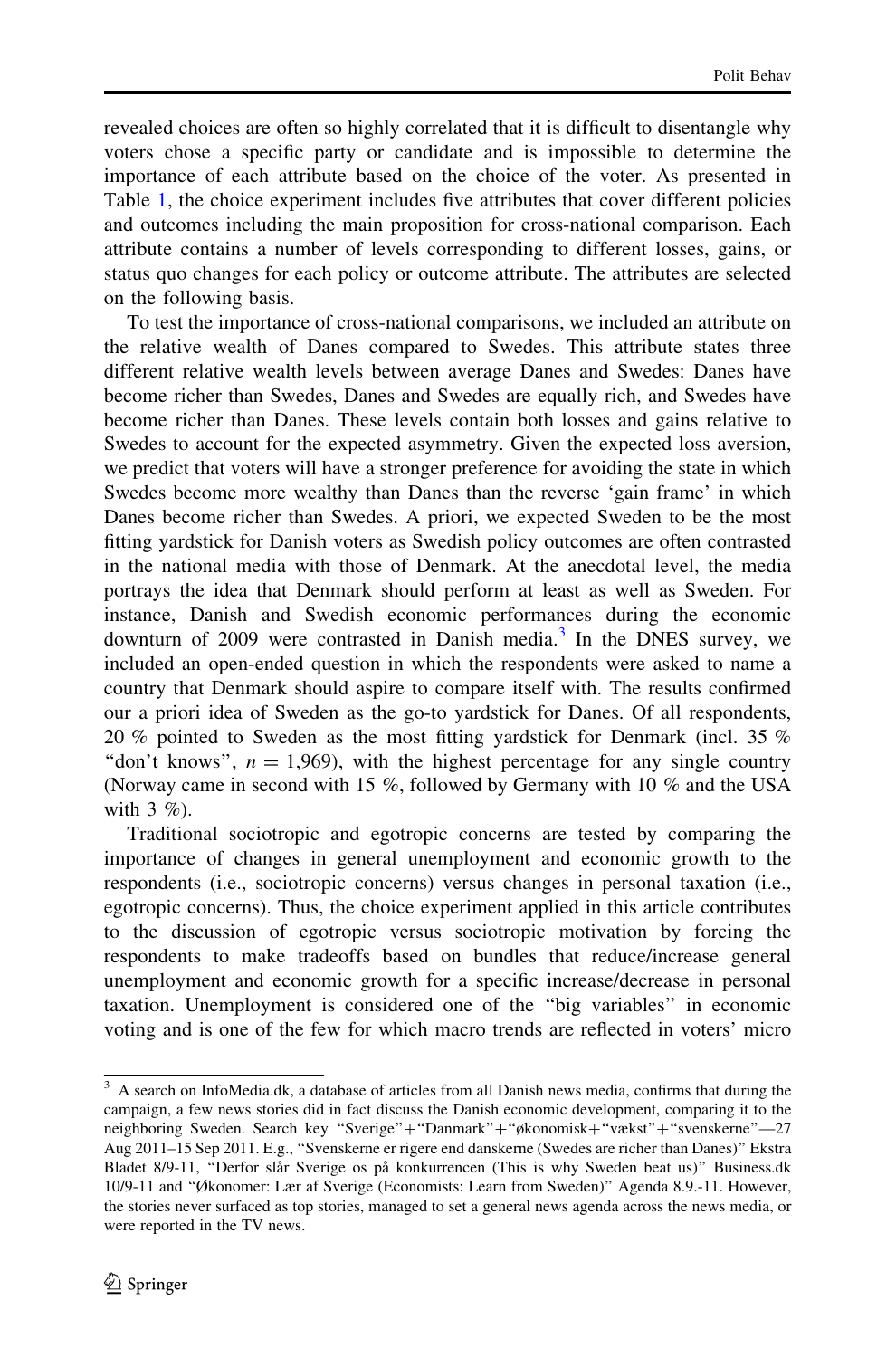perceptions (Lewis-Beck and Paldam [2000,](#page-21-0) p. 117). When wording the unemployment attribute, we referred to general changes in the number of unemployed across the country to evoke the intended sociotropic content of the attribute (Kinder and Kiewiet [1981](#page-21-0)). In addition, the use of actual numbers evokes a more absolute and solely national tone for the attribute. This tone stands in sharp contrast to the relative and cross-national wording of the Denmark versus Sweden comparison. Specifically, voters are presented with five different levels of changes to unemployment: 100,000 more unemployed, 50,000 more unemployed, no change, 50,000 fewer unemployed, and 100,000 fewer unemployed. Since 1990, the average yearly swing in unemployment has been approximately 25,000. During the economic crisis from January 1st 2009 to January 1st 2012, unemployment rose by some 80,000 people changing from 5 to 8 percent of the workforce (Goul Andersen [2013](#page-20-0)). Thus, with the three-year time span outlined in the experiment, a change in unemployment of 50,000 is somewhat lower than recent developments but is still plausible.

For national economic growth, we included three levels of change: 6, 3, and 0 %. While the current crisis has generated negative growth estimates, we did not expect negative growth to be a realistic outcome for the 3-year time span outlined in the text. We also considered this item as a primarily sociotropic concern as it highlights the wealth of the country rather than of individuals. We include five levels of different changes to the monthly taxes paid by voters as well: increase by 3,000 DKK (535\$), increase by 1,000 DKK (178\$), no change, decrease by 1,000 DKK (178\$), and decrease by  $3,000$  (535\$).<sup>4</sup> Both personal and individual taxation attributes are widely used as egotropic measures. By stating the tax changes in actual dollar amounts, we attempted to emphasize the actual effect on an individual's pocketbook rather than any general altruistic reason that might also increase individual taxation.

Third, to test for the different weights given for losses and gains, we include both gains and losses for the unemployment and personal income tax attributes. That is, the unemployment rates and personal income tax are allowed to both increase and decrease in the various scenarios. Given our hypothesis, we expect that voters will prefer to avoid increased unemployment and taxation more than increased employment and decreased taxes. Finally, we include a change in the age for public retirement benefits as an important control attribute. The retirement age has three levels of change: 2 years more in the labor market, 1 year more in the labor market, and no change. The retirement age was an important issue in the Danish 2011 election (Hansen and Goul Andersen [2013](#page-20-0)). Prior to this election, a major reform was suggested by the majority in parliament, and the main opposition parties ran on a platform of avoiding this reform. This attribute was thus included to increase the ecological validity of the choice sets for future reforms. Leaving out this item would likely have caused various unmeasured assumptions about future retirement reforms amongst respondents. In addition, retirement age is seen as a central policy measure for current and future welfare state reforms. All of the five attributes are presented in Table [2](#page-11-0), along with their respective levels and the hypothesis they were intended to test.

<sup>4</sup> The exchange rate at the time of the study was approximately 5.6 DKK per USD.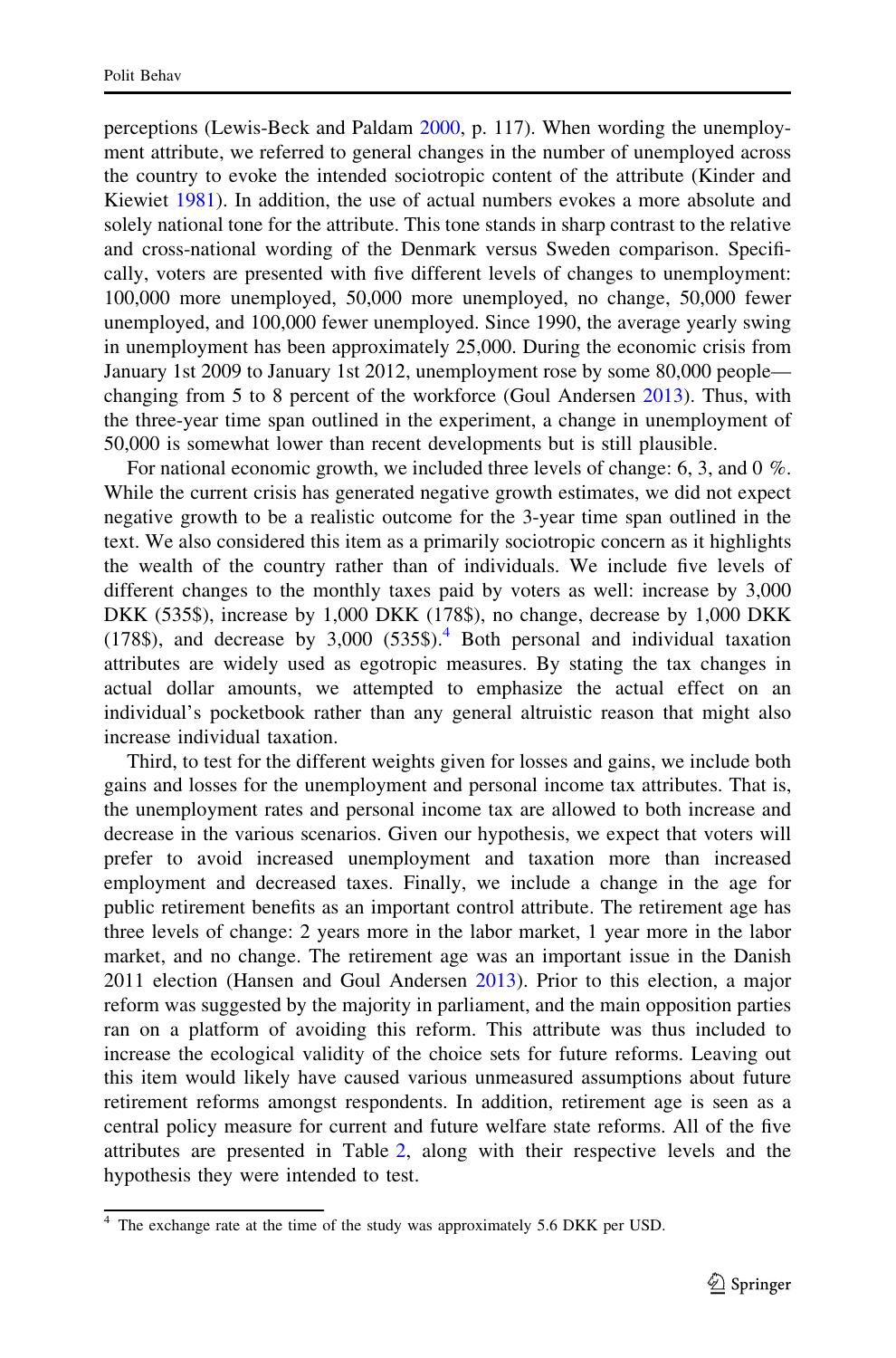<span id="page-11-0"></span>

| <b>Lable <math>\angle</math></b> $\Box$ politics es, althoutes, and ievels |                                                        |                                                                                           |
|----------------------------------------------------------------------------|--------------------------------------------------------|-------------------------------------------------------------------------------------------|
| Hypothesis                                                                 | Attribute                                              | Levels                                                                                    |
| Cross-national yardstick comparison                                        | Comparison: The economy has developed so that          | Danes have become richer than Swedes<br>Danes and Swedes are equally rich                 |
| Sociotropic                                                                | Unemployment: The number of unemployed has changed by  | Swedes have become richer than Danes<br>100,000 more unemployed<br>50,000 more unemployed |
|                                                                            |                                                        | Same number of unemployed as today<br>50,000 fewer unemployed                             |
| Sociotropic                                                                | Growth: The wealth of the nation has increased by      | 100,000 fewer unemployed<br>$\frac{2}{2}$                                                 |
| Egotropic                                                                  | Tax: Reforms affect your taxes, so you have to pay     | 3,000 DKK less a month<br>3%<br>6 %                                                       |
|                                                                            |                                                        | 1,000 DKK more a month<br>1,000 DKK less a month<br>Same amount as today                  |
| Sociotropic                                                                | Pension age: Reforms change the average pension age by | 3,000 DKK more a month<br>No change in pension age<br>1-Year increase                     |
|                                                                            |                                                        | 2-Year increase                                                                           |

Table 2. Hypotheses attributes and levels Table 2 Hypotheses, attributes, and levels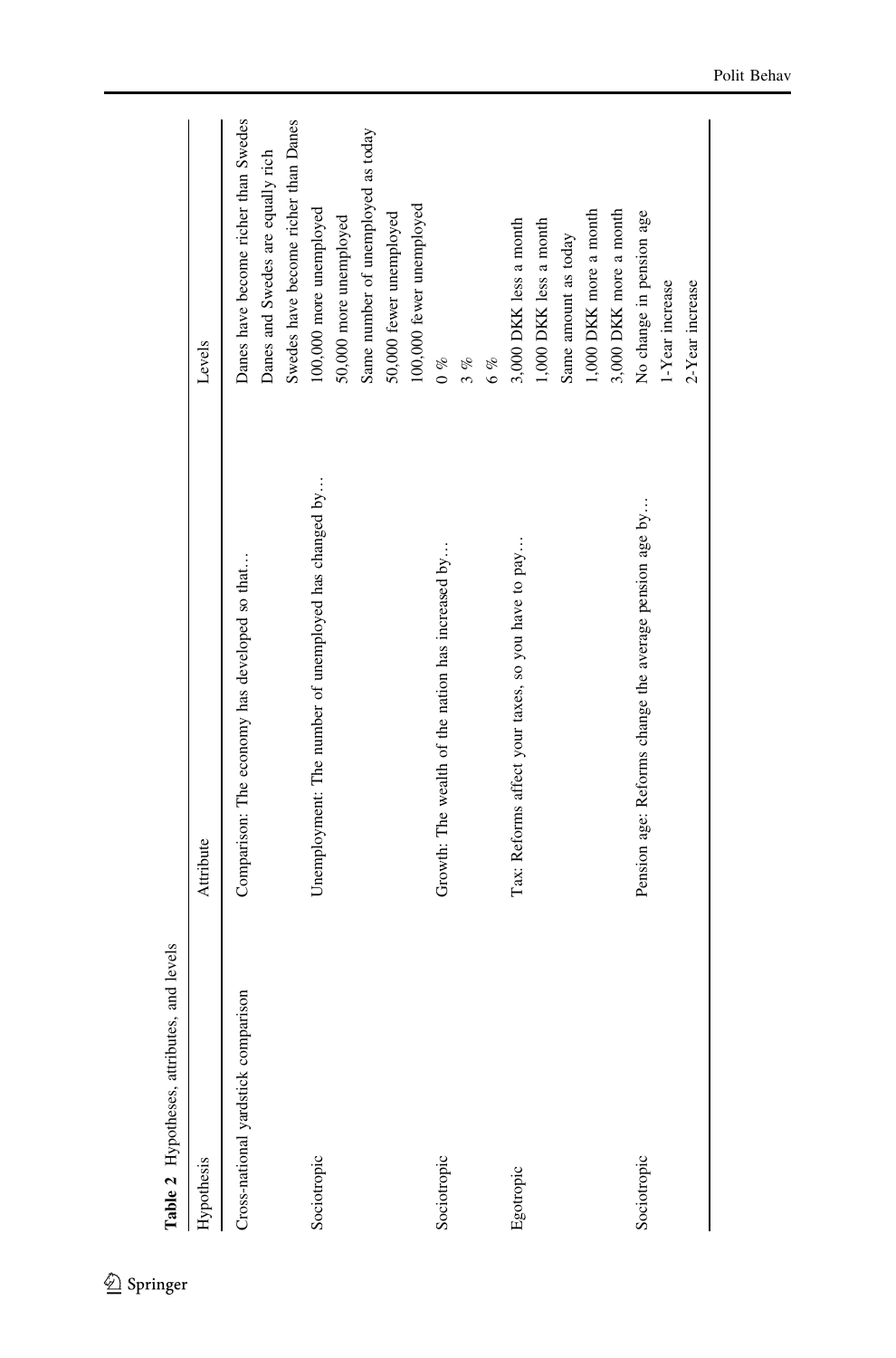#### Developing a Choice Model for Prospective Policy Preferences

The different values for the five attribute levels provide a total of 675 scenarios  $(3 \times 5 \times 3 \times 5 \times 3 = 675)$  that can be combined as a three-way comparison in 306,181,350 (675  $\times$  674  $\times$  673) ways. It is in no way feasible to confront respondents with all combinations. A fractional-factorial experimental design, which is a standard mathematical technique for this type of experiment, reduces the number of comparisons without inhibiting the capability of estimating the main effects of the attributes (Louviere et al. [2000](#page-21-0); Kuhfeld [2005\)](#page-21-0). This reduction into a feasible number of choice set consisting of three scenarios was accomplished in a manner that allows the attributes to remain statistically independent, i.e., uncorrelated. The attribute and scenario combinations, as designed by the researcher, guarantee that the estimates made from the respondents' choices will be unbiased by the uncorrelated attributes. This design was achieved using SAS's 'Choiceeff' macro, which maximizes the geometric mean of the eigenvalues of the matrix (i.e., D-efficiency, see Kuhfeld [2005](#page-21-0)). This procedure reduced the number of comparisons to 45 choice sets of three scenarios, while providing sufficient degrees of freedom to estimate the main effects. However, 45 comparisons are still too many to present to a single respondent; therefore, the samples were split into 15 experimental groups so that each respondent was confronted with three choice sets, each like the one shown in Table [1.](#page-8-0) In this manner, the 45 choice sets are covered without excessively burdening the respondent. The design of the 45 choices sets with three scenarios, split into 15 groups, with each respondent only confronted with three comparisons, was a pragmatic design choice based on the number of choices we thought the respondent could comprehend (number of choice sets and their complexity) and the size of the sample within each split (more splitting would increase the standard deviation of our estimates). Each respondent was randomly assign to one of the 15 groups. Statistical designs of choice experiments are described in greater detail in Louviere et al. [\(2000\)](#page-21-0) and Bennett and Blamey ([2001\)](#page-20-0).

Respondents are assumed to choose their preferred future scenario based on their preferences for the attribute levels specific to each scenario. The choice between the three scenarios is assumed to be determined by the respondents' subjective valuations of those attributes. Each scenario is characterized by five attributes with  $X = (x_1, x_2, x_3, x_4, x_5)$ , where  $x_1, x_2, x_3, x_4$  and  $x_5$  refer to the level of the constituent attributes. It is assumed that the utility  $U[X(x_1,x_2,x_3,x_4,x_5)]$  is additive and separable in X. Facing the choice between two scenarios, respondent  $n$  chooses scenario  $i$  over j based on the following:

$$
U(X^i, Z_n) > U(X^j, Z_n)
$$
\n<sup>(1)</sup>

where  $U($ ) represents the individual's indirect utility function,  $X<sup>i</sup>$  and  $X<sup>j</sup>$  are vectors of the utility-bearing attributes for each of the scenarios, and  $Z_n$  is the characteristic influencing the *n*th  $(n = 1... N)$  respondent's choice of scenario. Because only the individual knows their true preference, a random utility component accounts for the inability of the analyst to accurately observe an individual's behavior (McFadden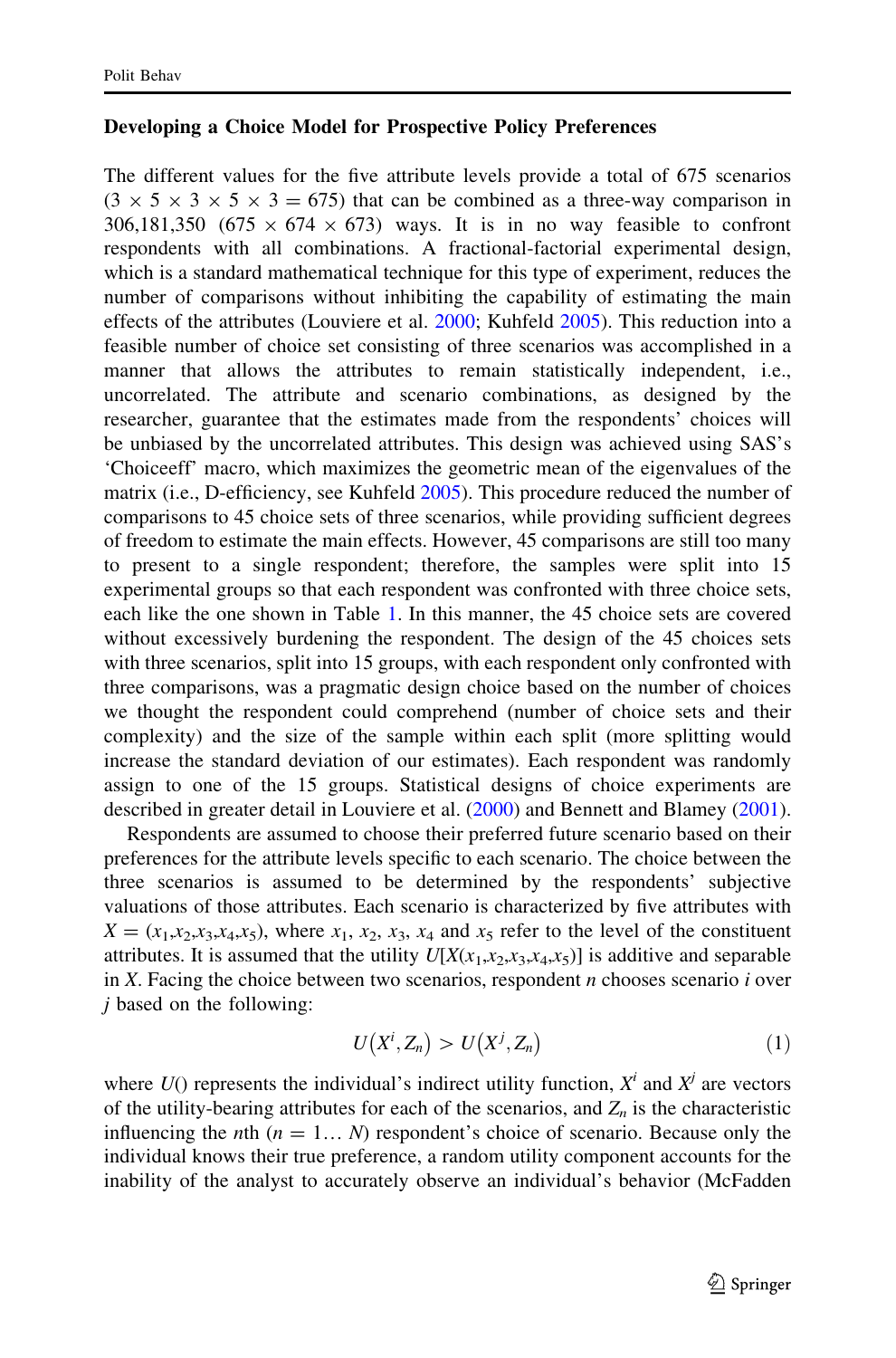[1974\)](#page-21-0). Within a random utility model (RUM), the respondents will choose  $i$  over  $j$ based on the following:

$$
V(X^i, Z_n) + \varepsilon_n^i > V(X^j, Z_n) + \varepsilon_n^j
$$
\n<sup>(2)</sup>

where  $V(X^i, Z_n)$  is the observable part of the individuals' utility function, and  $\varepsilon$  is a randomly distributed component that is unobservable to the researcher. The analyst will be unable to directly observe the utility using the choice experimental method because only the preferred scenarios are observed. The probability that the respondent will choose A over B and C is therefore given by the following:

$$
P_{in} = \text{Prob}\big[U\big(X^i, Z_n\big) > U\big(X^j, Z_n\big)\big] = \text{Prob}\big[\big(\varepsilon_n^j - \varepsilon_n^i\big) < \big(V\big(X^i, Z_n\big) - V\big(X^j, Z_n\big)\big)\big] \tag{3}
$$

The probability  $(P_{in})$  that respondent *n* will choose scenario *i* is the limit of the proportion of times that a respondent facing a scenario with the same values and observed utility would choose that scenario. The appropriate form for the cumulative distribution of  $(\varepsilon_n^j - \varepsilon_n^i)$  defines the appropriate estimation technique for determining the utility difference (Train [1986\)](#page-22-0). Assuming an independent and identically distributed (IID) type I extreme value distribution, a conditional logit model was used to estimate the respondents' tradeoffs between the attributes and their relative importance. The probability for choosing alternative  $i$  is given by the following, which is the familiar standard multinomial logit specification in which  $\beta$ is the parameter describing the importance of the  $X$  attributes:

$$
P_{ni} = \frac{e^{\beta' X_{ni}}}{\sum_j e^{\beta' X_{nj}}}
$$
\n<sup>(4)</sup>

In the conditional logit regression, the voters' choices in each choice set are entered into the regression as the dependent variable. The dependent variable is coded '1' if the scenario was chosen and '0' if not. The explanatory variables for each scenario are the attribute levels. The regression model takes into account the fact that a certain scenario was assigned to a respondent along with two other scenarios and that, thus, the choice depends on the scenario combination.

Two distinct regression models are used with different types of coding for the attributes. In model type 1, we assume that all attributes are linear in utility and are therefore coded as variables with the absolute numbers in the questionnaire. This means that unemployment, for example, was included as a single variable taking the possible absolute values  $-100$ ,  $-50$ , 0, 50, and 100. An incremental change in one attribute is therefore assumed to have the same proportional change in utility independent of whether it occurred in the negative or positive portion of the scale, and incremental changes in the attributes were weighted proportionally in terms of utility independent of where on the scale the change occurred. This assumption may be too strong; therefore, model 2 runs each level of each attribute as a dummy variable with the reference category as the status quo. This nominal, and thus more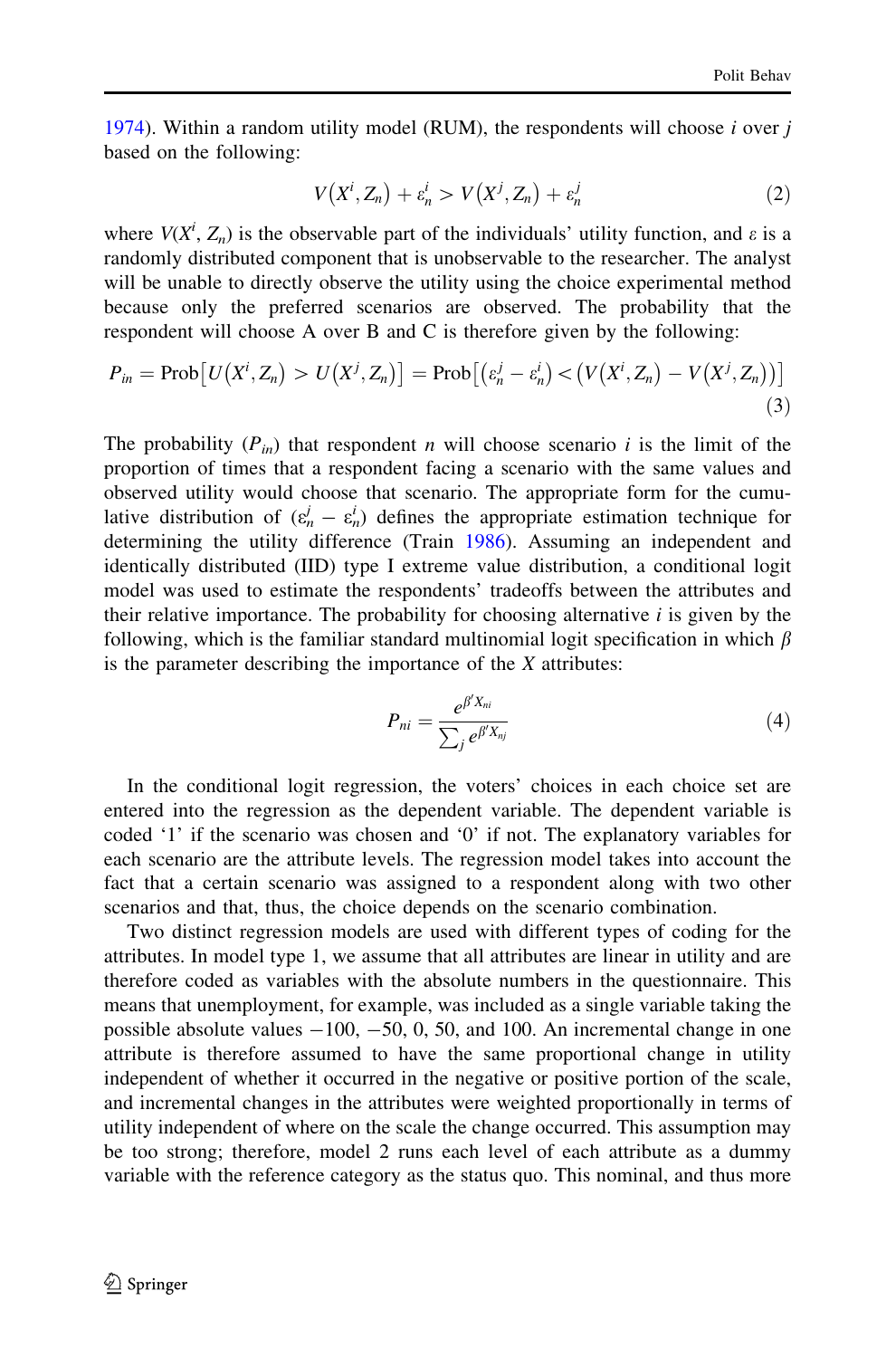flexible, model allows the different relative utilities to be estimated for negative and positive values and does not treat attributes as linear in utility.

## Empirical Results

Table [3](#page-15-0) presents the analytical results. First, we have the most basic model in which all of the attributes are assumed to influence choice linearly (called linear model). In model 2, we allow for heterogeneity in the varying effects of losses and gains by applying a nominal model (called a flexible model). Model 2 implies that for instance a 2-year increase in the pension age does not necessarily have exactly twice the effects of a 1-year increase as assumed in the linear model. The magnitude of the coefficients in model 2 can be compared since all variables have the same underlying scale (dichotomies variables). Larger magnitude implies that the attribute level has stronger impact on respondents' choice (and their underlying utility of choice). The magnitudes of the coefficients in model 1 cannot meaningfully be compared since the underlying scale of the variables differs.

We first look at model 1, which shows that scenarios including ''Swedes become richer than Danes'' were chosen significantly less frequently than the other scenarios. This finding supports our first hypothesis suggesting that voters value national economic development relative to other countries. The fact that the comparison attribute shows both the expected sign and a significant effect indicates that cross-national yardsticks play a role in voter evaluations.

Our second prediction stated that being ''left behind'' in the cross-country comparison had a larger effect on voters than being better off relative to neighboring countries. This hypothesis was tested using model 2, where the effects for gains and losses are allowed to vary for all variables (i.e., nominal independent variables rather the strong assumption of continuous independent variables and linear effects in model 1). These results are also plotted in Fig. [1.](#page-16-0) In model 2, only the difference between Swedes becoming richer than Danes versus Swedes and Danes being equally rich was significant. That is, voters put no particular value on being richer than Swedes relative to the status quo of having similar wealth between the two countries. This suggests that it is only being left behind in cross-country wealth development that affects voters; voters find future losses relative to Sweden substantially more important than relative gains. The size of this effect is substantial given that the attribute states nothing about the absolute wealth of the two countries. Thus, voters seem to rely on Sweden as a prospective yardstick for their own national performance, and this cross-national comparison is solely driven by a strong loss aversion. This finding holds even when voters are confronted with tradeoffs between yardstick performance and the dominant existing explanations of sociotropic concerns, egotropic concerns, and loss aversion.

Voters reacted to variations in the other attributes as anticipated. Voters viewed increased unemployment and taxation negatively, while increased economic growth was favored. An increase in pension age was also negatively viewed. Both egotropic and sociotropic motives simultaneously affected the voters' preferences, as shown by the significant coefficients for general unemployment, economic growth (both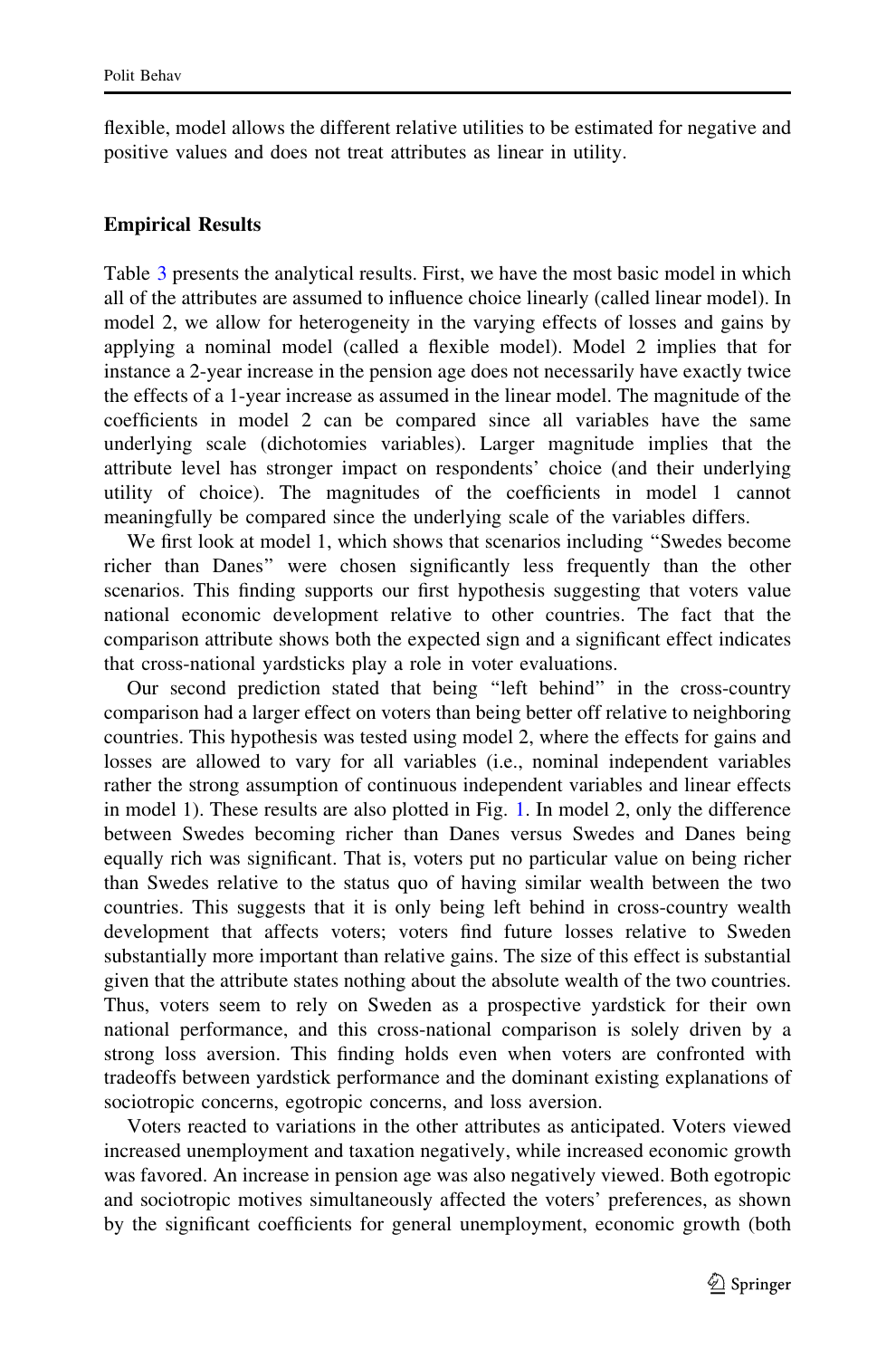<span id="page-15-0"></span>Table 3 Conditional logit regressions

|                                              | Linear model      | Flexible model    |
|----------------------------------------------|-------------------|-------------------|
| Swedes richer than Danes                     | $-0.05(0.01)$ *** |                   |
| Higher pension age $(\times 1$ year)         | $-0.06(0.02)$ **  |                   |
| Higher unemployment $(\times 1,000)$         | $-0.01(0.00)$ *** |                   |
| Higher growth $(x1$ year)                    | $0.06(0.01)$ ***  |                   |
| Higher taxation $(\times 1,000 \text{ DKK})$ | $-0.11(0.01)$ *** |                   |
| No change in pension age                     |                   | (Ref.)            |
| 1-Year-later retirement                      |                   | $-0.03(0.04)$     |
| 2-Year-later retirement                      |                   | $-0.13(0.04)$ *** |
| 100,000 more unemployed                      |                   | $-0.87(0.06)$ *** |
| 50,000 more unemployed                       |                   | $-0.49(0.05)$ *** |
| Same number of unemployed as today           |                   | (Ref.)            |
| 50,000 fewer unemployed                      |                   | $0.40(0.05)$ ***  |
| 100,000 fewer unemployed                     |                   | $0.41(0.05)$ ***  |
| $0\%$ growth                                 |                   | (Ref.)            |
| 3 % growth                                   |                   | $0.23(0.04)$ ***  |
| $6\%$ growth                                 |                   | $0.35(0.04)$ ***  |
| 3,000 DKK monthly tax increase               |                   | $-0.83(0.06)$ *** |
| 1,000 DKK monthly tax increase               |                   | $-0.23(0.05)$ *** |
| Same amount as today                         |                   | (Ref.)            |
| 1,000 DKK monthly tax reduction              |                   | $-0.04(0.05)$     |
| 3,000 DKK monthly tax reduction              |                   | $-0.08(0.05)$     |
| Danes richer than Swedes                     |                   | 0.03(0.04)        |
| Danes and Swedes are equally rich            |                   | (Ref.)            |
| Swedes richer than Danes                     |                   | $-0.15(0.04)$ *** |
| Alternative specific constant                | $-0.68(0.05)$ *** | $-0.95(0.07)$ *** |
| Number of choices                            | 23,480            | 23,480            |
| Number of respondents                        | 2,021             | 2,021             |
| McFadden pseudo $R^2$                        | 0.104             | 0.117             |

 $* p \lt 0.05$ ,  $** p \lt 0.01$ ,  $*** p \lt 0.001$ . Unstandardized logit coefficients with their standard error in parentheses. For model 1, the status quo is always set to 0. For model 2, the status quo is the omitted (reference) category for all attributes. The standard errors account for the nesting of choice responses within voters due to clustering at the respondent level

sociotropic), and individual tax cuts (egotropic) in both models. Within the range of the attributes a 100,000 increase of employment has the strongest influence on choice (coefficient:  $-0.87$ ) which is followed by a 3,000 DKK tax increase (coefficient: -0.83). A 100,000 increase of unemployed persons is equivalent to increase from an actually unemployment rate of 5.9 % (November 2011) to 9.6 % (Statistics Denmark, calculated fulltime unemployment rate, seasonally corrected). Table 3 also indicates that sociotropic influences are stronger than egotropic influences based simply on the coefficients. This finding is also supported when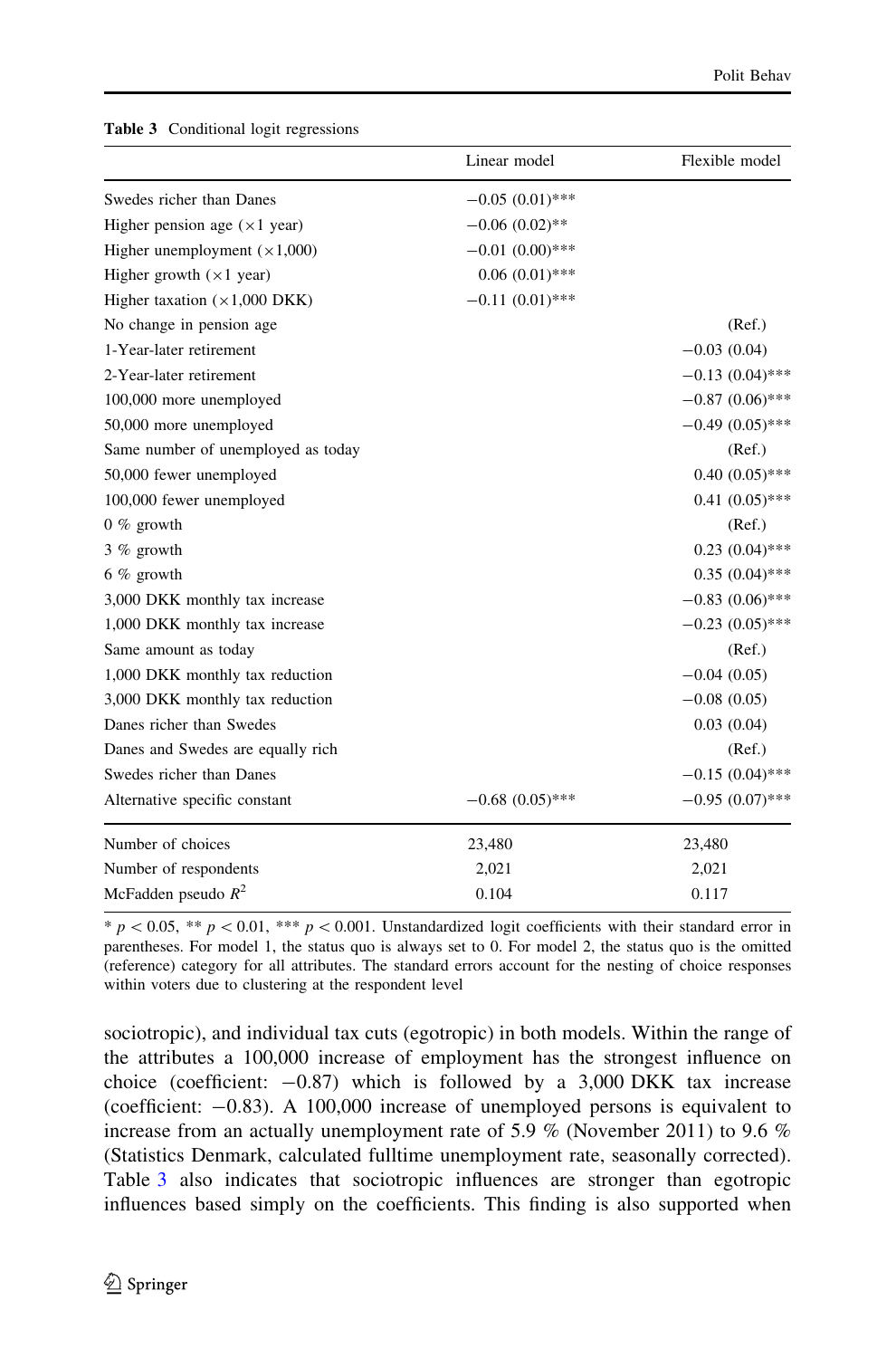<span id="page-16-0"></span>

Fig. 1 Change in predicted probabilities based on coefficients from the flexible model in Table [3.](#page-15-0) Bars represent 95 % confidence intervals. The dots without horizontal bars denote the reference category for each attribute

comparing the average marginal effect or independent McFadden level if variables were included separately in different models (not shown), where general unemployment has the largest effect.

The second model allows us to determine loss aversion in the non-comparative absolute variables. We find the asymmetric response as expected as an increase in unemployment had the largest effect. Nevertheless, all unemployment coefficients are large in magnitude and highly significant for both losses and gains. Both avoiding unemployment and increasing employment is thus rated highly by voters despite the slightly larger effect for increasing unemployment. This finding strongly supports the importance of sociotropic concerns. For increasing unemployment, the voter responses are largely proportional for increases of 50,000 and 100,000 unemployed. For employment, we find some evidence of a decreased marginal effect, with the additions of both 50,000 and 100,000 people to the labor market yielding similar results. We find an interesting heterogeneity in the responses for increasing taxes. Voters view tax increases negatively while tax reductions have an insignificant effect. This result indicates that voters are indifferent between maintaining the status quo and experiencing minor tax decreases. For tax decreases, voters are largely indifferent between reductions of 1,000 DKK and 3,000 DKK. They are negative towards smaller tax increases and very negative of large tax increases. There large asymmetries between tax increases and decreases are very visible in Fig. 1. For economic growth, we find a positive effect for both 6  $\%$ , the largest growth rate, and 3 %. As a sociotropic measure of voter preference, growth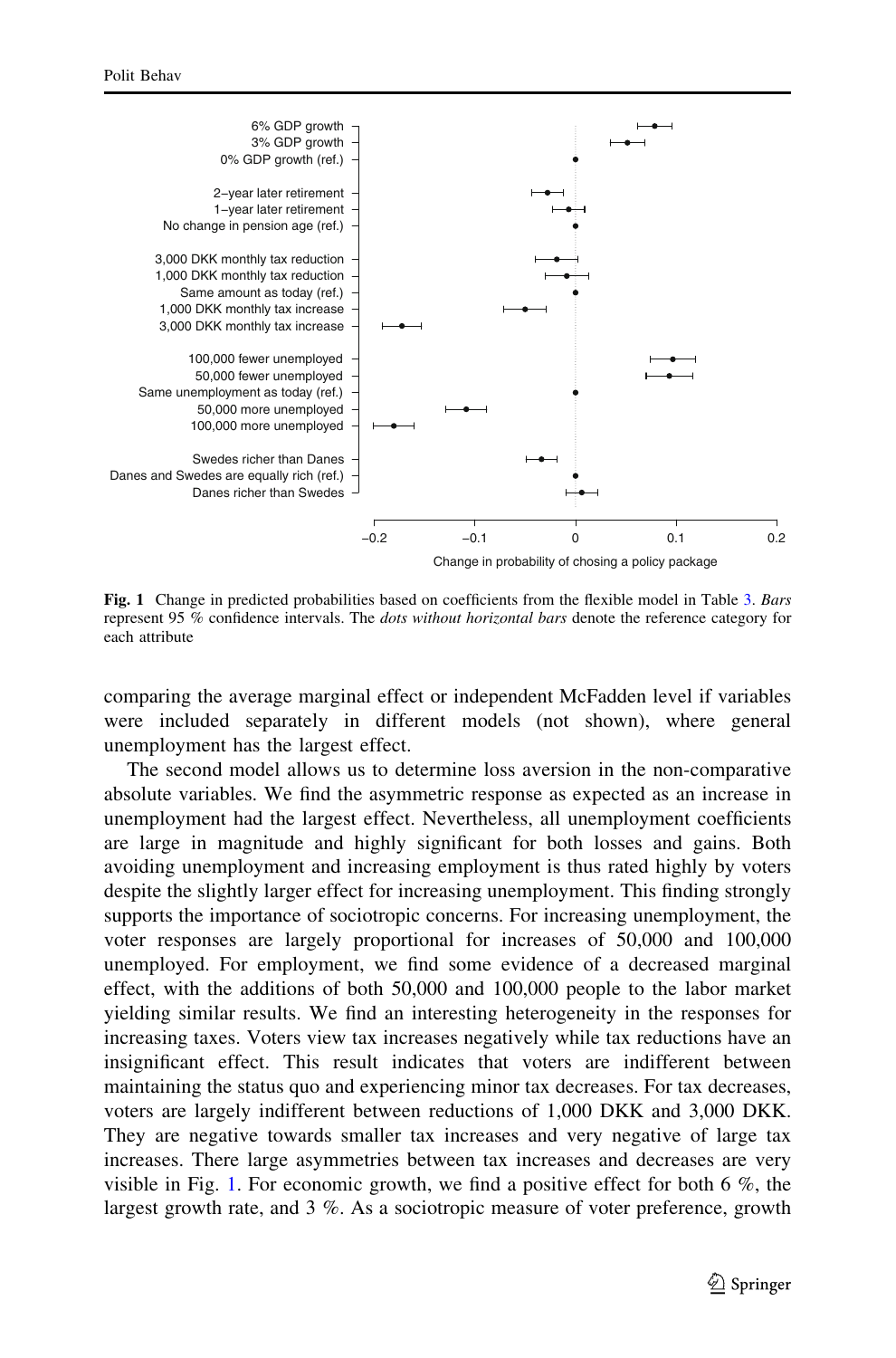is substantially weaker than unemployment. For pension reforms, only the largest possible increase in retirement age was viewed negatively, with a change of one year being insignificant.

#### Are These Results Driven by Heterogeneity in Partisanship?

Yet another advantage of the choice method is that, by contrasting the coefficients for the tax attribute, we can interpret voter preferences in terms of their marginal rate of substitutions (MRS) (see Fig. 2). These rates are calculated as how much an individual voter needs to be compensated to maintain his current utility if the described economic development occurs. As the change in the individual taxation is on a monthly basis, so is the MRS.

We found that the effect of the comparison to Sweden was substantial. Voters require a tax cut of \$89 per month to accept Sweden becoming richer than Denmark. For a 1-year increase in retirement age, voters should be compensated with \$95 a month. For an increase in unemployment of 10,000 people, voters should be compensated with \$109 a month to maintain their current utility. For growth, voters are willing to trade \$103 a month for 1 % higher growth.

This figure also contrasts the different compensations required by voters who voted for the rightwing incumbent government and those who voted for the leftwing opposition. By allowing prospective evaluations to vary with party choice we are able to test if the evaluations are aligned with the ideological position of the voters



Fig. 2 Marginal rate of substitutions (MRS) with 95 % confidence intervals. The *dots* for each attribute value indicate individual estimates for right-leaning voters, all voters, and left-leaning voters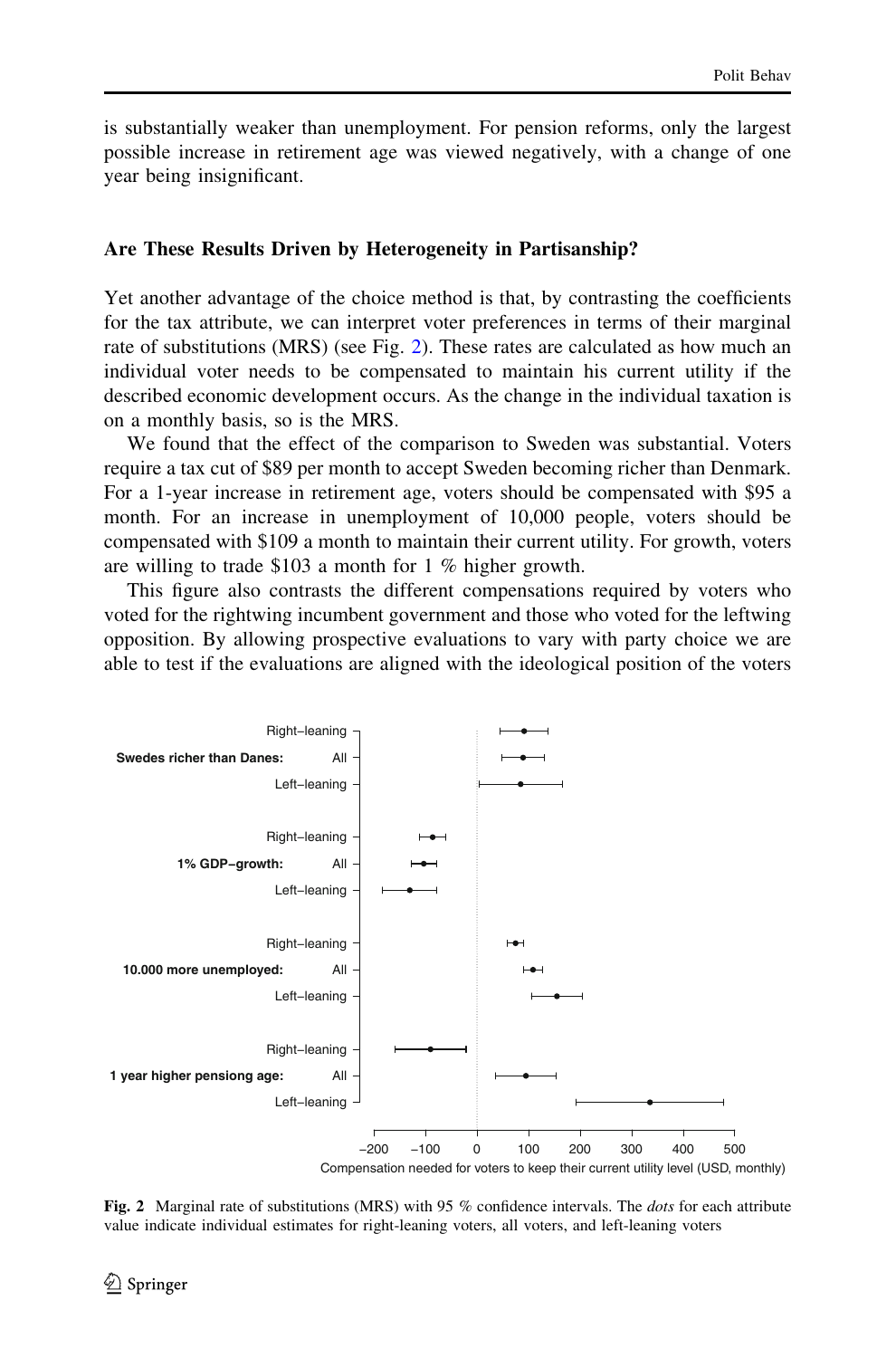party choice. For the cross-national comparison, we find no difference between the opposition and incumbent voters, that is, the yardstick performance is equally important to voters across party affiliations. This point to that cross-national comparisons are found to be a valid yardstick across party lines. There was significant heterogeneity in the effects of the pension age attribute. While leftwing voters required a compensation of approximately \$335 a month for a 1-year increase in the retirement age, rightwing voters were willing to give \$90 to reduce the retirement age. This diverging preference stems from the fact that the retirement age was one of the main issues in the election with clear ideological divides between the incumbent and opposition parties. Interestingly, these divides are also echoed in prospective evaluations. Another significant difference was found for the value given to avoiding unemployment. Leftwing opposition voters report a greater loss than rightwing voters due to increased unemployment. This trend corresponds to the idea that leftwing voters traditionally have a strong issue of ownership in employment and an electoral base in the labor unions. Overall, the voter-party interactions lend credibility to the overall validity of both this model and the design of the choice experiment in general. The ideological differences found for voters' emphasis on unemployment and pension reforms vary as one would expect for leftleaning and right-leaning voters.

## Discussion and Conclusion

We have shown the importance of cross-national comparisons in voter evaluations of prospective outcomes. Using a choice experiment, we proposed a way to disentangle highly correlated preferences such as cross-national comparisons, sociotropic concerns, egotropic concerns, and the difference between losses and gains. We found strong support for the importance of cross-national performance to voters. Even when presented with very tough tradeoffs to sociotropic concerns, egotropic concerns, and a variety of both losses and gains, voters put substantial weight on how the national economy performs compared to a relevant yardstick country—in this case, the neighboring country of Sweden. Interestingly, this crossnational comparison was entirely driven by loss aversion. Voters are very keen on not falling behind in terms of relative wealth compared to neighboring Sweden. These findings provide experimental support for the recent observational studies of retrospective voting that have found similar evidence of cross-national concerns (Kayser and Peress [2012](#page-21-0)). In addition, the study extends these findings to a prospective setting. Herein also lies an important limitation to our study: that we find evidence of cross-national prospective evaluation which cannot directly be extrapolated to a retrospective setting. However, given that most studies find that retrospective concerns outweigh prospective ones, we argue that our analysis resembled a relatively conservative test of the potential relevance of cross-national yardstick for a retrospective setting.

Our results indicate that policy makers should pay close attention to how their national economic performance compares to that of other yardstick countries. From a campaign perspective, emphasizing cross-national differences in economic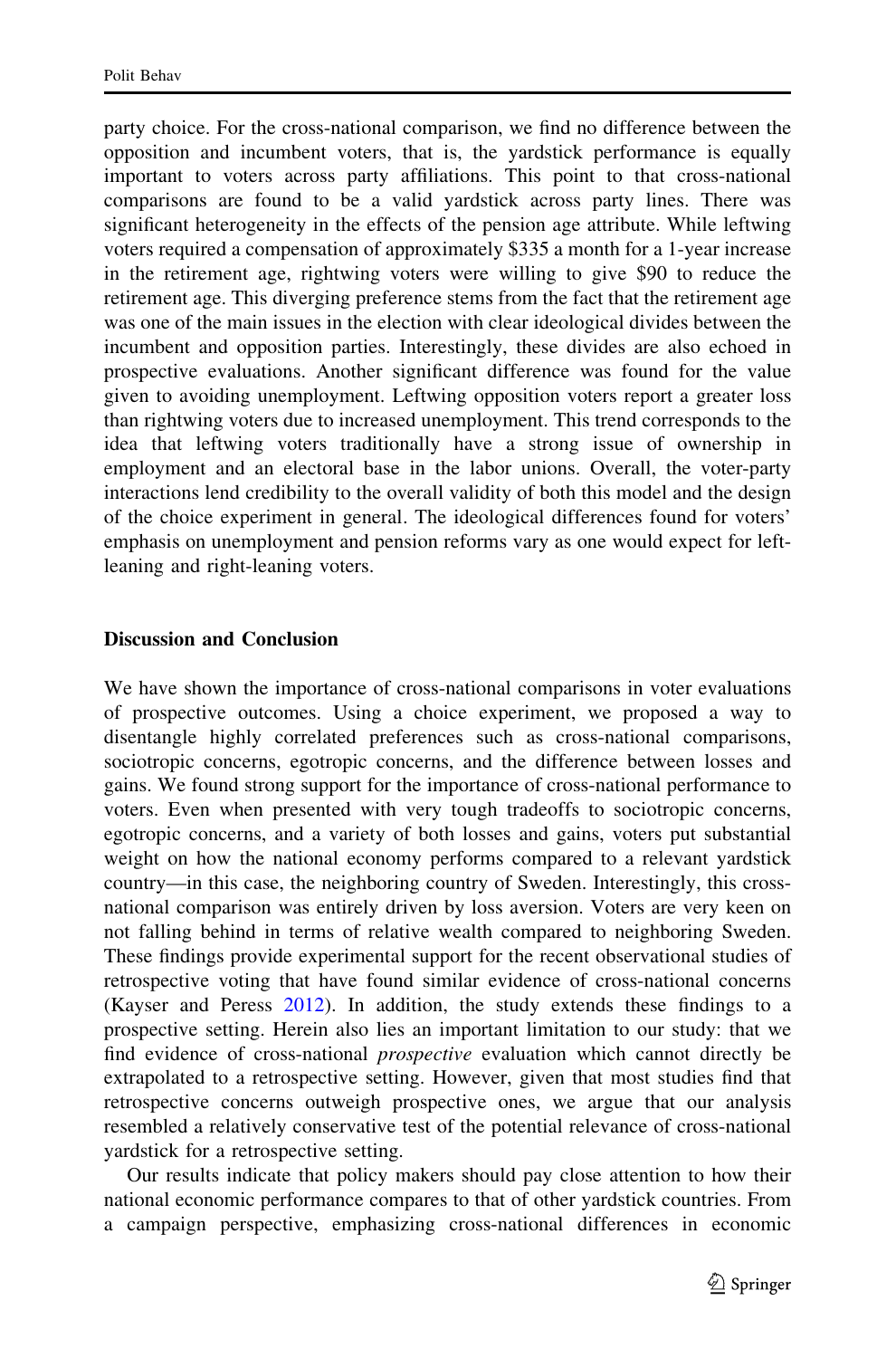<span id="page-19-0"></span>performance can be a winning strategy as it is a heuristic that voters tend to weigh strongly relative to traditional absolute economic performance indicators. For example, in a *blame game* between the incumbent and a challenger on national economic performance, a cross-national comparison would be an important cue for assessing current development. It is not implausible that cross-national comparisons are especially strong when a relevant country for comparison exists, e.g., a comparison between Denmark and Sweden might be simpler and more relevant to voters than a comparison between the US and China. Furthermore, our study indicates that unfavorable comparative outcomes in the cross-national heuristic have a strong influence and are thus important for leaders to avoid to be re-elected. Accordingly, deprivation relative to other countries should play a much greater role in future studies on public opinion in general and economic voting in particular. Yardstick theories for social comparisons have been far too absent from existing studies. These findings call for a greater emphasis on social comparisons in terms of how other countries and political jurisdictions shape voters' perceptions of performance. Studies that only focus on absolute performance cannot determine the extent to which voters factor in such relative comparative forces. Our study focused on a single cross-national comparison of Danish voters looking to Sweden. A natural extension is to gain a better understanding of what constitutes a ''relevant unit'' for social comparisons (Olsen [2013](#page-22-0)). A study of this sort could also unlock the mechanisms which drive (cross-national) comparisons. Is it abundance of information about another unit which makes it relevant for comparison? Or is it rather spatial, political, economic, or cultural similarities which make a yardstick relevant in the eyes of voters? Here we have taken a first step by highlighting the importance of relative cross-national comparisons for voters prospective evaluations of policies and performance.

Acknowledgments We would like to thank the reviewers and editors for their comments. Previous versions were presented at the Midwest Political Science Association Annual Conference. April, 2012, a seminar at the Department of Political Science, University of Copenhagen, October 2012 and, a seminar at the Department of Political Science, Aarhus University, November 2011. We thank the participants for valuable comments. A special thank goes to Michael Lewis-Beck, Oliver James, Fabrizio Gilardi, and Søren Serritzlew for their valuable input to earlier versions of the manuscript. Any remaining errors are our responsibility alone.

#### References

- Alvarez, R. M., Nagler, J., & Willette, J. R. (2000). Measuring the relative impact of issues and the economy in democratic elections. Electoral Studies, 19(2–3), 237–253.
- Ansolabehere, S., Meredith, M., & Snowberg, E. (2012). Asking about numbers: Why and how. Political Analysis, 21(1), 48–69.
- Baumeister, R. F., Bratslavsky, E., Finkenauer, C., & Vohs, K. D. (2001). Bad is stronger than good. Review of General Psychology, 5(4), 323–370.
- Bechtel, M. M., Hainmueller, J., & Margalit, Y. M. (2012). Studying public opinion on multidimensional policies: The case of the Eurozone bailouts. Working Paper No. 2012-27. MIT: Political-Science Department.
- Bellucci, P., & Lewis-Beck, M. S. (2011). A stable popularity function? Cross-national analysis. European Journal of Political Research, 50(2), 190–211.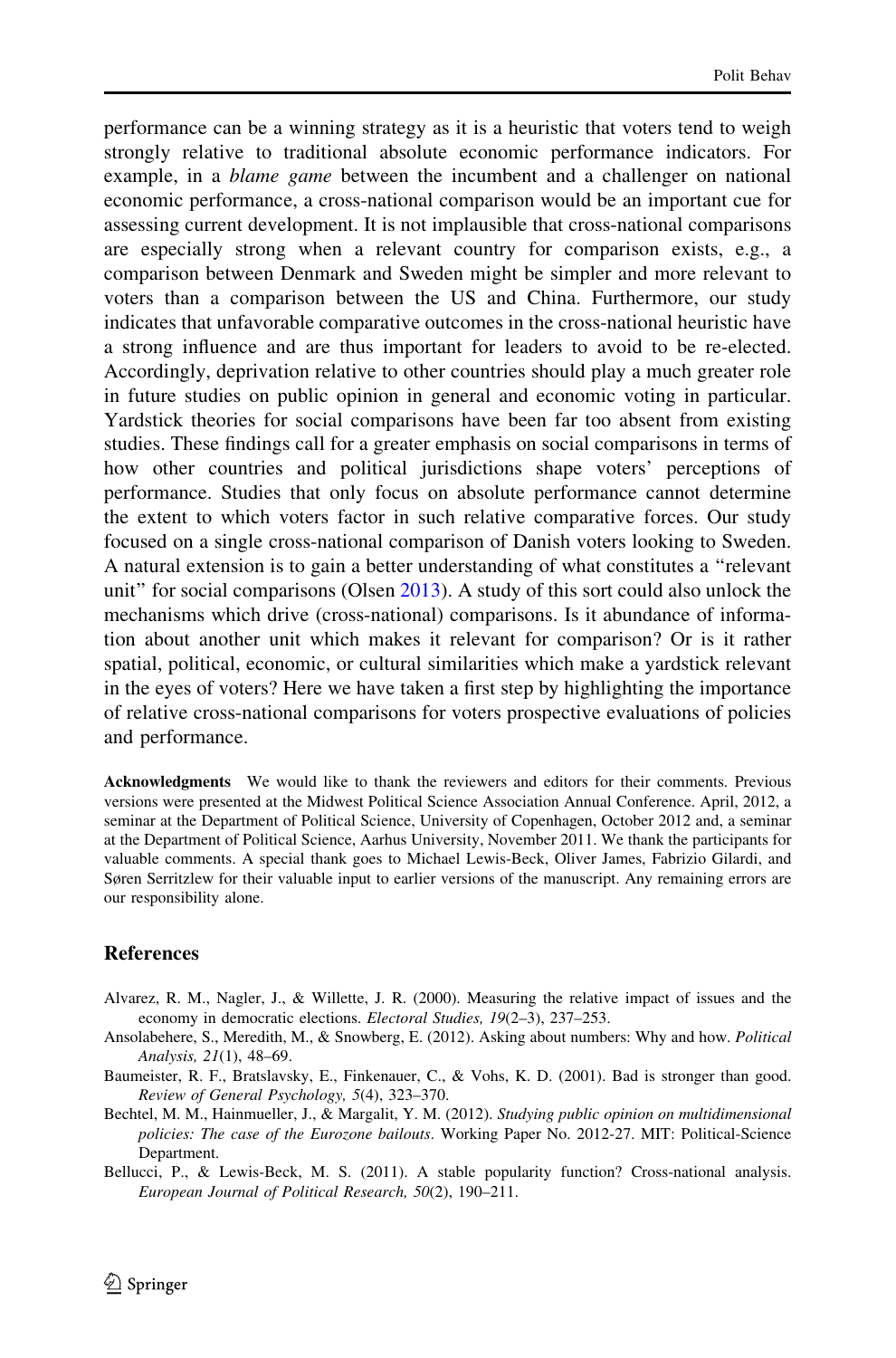- <span id="page-20-0"></span>Bellucci, P., Lobo, M. C., & Lewis-Beck, M. S. (2012). Economic crisis and elections: The European periphery. Electoral Studies, 31(3), 469–471.
- Bennett, J., & Blamey, R. (2001). The choice modeling approach to environmental evaluation. Cheltenham: Edward Elgar Pub.
- Besley, T., & Case, A. (1995). Incumbent behavior: Vote-seeking, tax-setting, and yardstick competition. The American Economic Review, 85(1), 25–45.
- Bloom, H. S., & Price, H. D. (1975). Voter Response to short-run economic conditions: The asymmetric effect of prosperity and Recession. American Political Science Review, 69(4), 1240–1254.
- Borre, O. (1997). Economic voting in Danish electoral surveys 1987-1994. Scandinavian Political Studies, 20(4), 347–365.
- Bosch, N., & Solé-Ollé, A. (2007). Yardstick competition and the political costs of raising taxes: An empirical analysis of Spanish municipalities. International Tax and Public Finance, 14(1), 71–92.
- Boyne, G., James, O., John, P., & Petrovsky, N. (2009). Democracy and government performance: Holding incumbents accountable in English local governments. Journal of Politics, 71(4), 1273–1284.
- Brickman, P., & Campbell, D. T. (1971). Hedonic relativism and planning the good society. In M. H. Apley (Ed.) Adaptation level theory. A symposium (pp. 287–302). New York: Academic Press.
- Campbell, A., Converse, P. E., Miller, E. W., & Stokes, D. (1960). The American Voter. New York: Wiley.
- Claggett, W. (1986). A reexamination of the asymmetry hypothesis: Economic expansions, contractions, and congressional elections. Western Political Quarterly, 39(4), 623–633.
- Diener, E. (2000). Subjective well-being: The science of happiness and a proposal for a national index. American Psychologist, 55(1), 34.
- DNES (2011). Danish national election study 2011. [www.valgprojektet.dk](http://www.valgprojektet.dk).
- Dorussen, H., & Palmer, H. D. (2002). The context of economic voting—an introduction. In H. Dorussen & M. Taylor (Eds.), Economic voting (pp. 1–14). London: Routledge.
- Downs, A. (1957). An economic theory of democracy. New York: Harper and Row.
- Duch, R. M., & Stevenson, R. (2008). Voting in context: How political and economic institutions condition election results. Cambridge: Cambridge University.
- Duch, R. M., & Stevenson, R. (2010). The global economy, competency, and the economic vote. Journal of Politics, 72(1), 105–123.
- Festinger, L. (1954). A theory of social comparison processes. Human Relations, 7(2), 117–140.
- Gilardi, F. (2010). Who learns from what in policy diffusion processes? American Journal of Political Science, 54(3), 650-666.
- Goul Andersen, J. (2013). Den økonomiske udvikling op til 2011-valget. In R. Stubager, K. M. Hansen & J. Goul Andersen (eds.) Krisevalg - Økonomien og folketingsvalget 2011 (pp. 45–59). Copenhagen: DJØF-forlag.
- Hainmueller, J., Hopkins, D., & Yamamoto, T. (2014). Causal inference in conjoint analysis: Understanding multidimensional choices via stated preference experiments. Political Analysis, 22(1), 1–30.
- Hansen, K. M., & Bech, M. (2007). De sociotropiske vælgere: Ønsket om stigende beskæftigelse betyder mere end hvem der bliver statsminister og vælgerne kan ikke købes med lønstigninger. Politica, 39(1), 67–86.
- Hansen, K. M., & Bech, M. (2012). Forcing voters to choose by using discrete choice experiments to estimate political preferences. Working Paper no. 2012-3. Centre for Parties and Voting, Department of Political Science, University of Copenhagen.
- Hansen, K. M., & Goul Andersen, J. (2013). En samlet model for partivalg. In Stubager, R., K. M. Hansen & J. Goul Andersen (Eds.) Krisevalg - Økonomien og folketingsvalget 2011 (pp. 189–212). Copenhagen: DJØF-forlag.
- Headrick, B., & Lanoue, D. J. (1991). Attention, asymmetry, and government popularity in britain. Political Research Quarterly, 44(1), 67–86.
- Healy, A., & Malhotra, N. (2013). Retrospective voting reconsidered. Annual Review of Political Science, 16, 285–306.
- Hellwig, T. T. (2001). Interdependence, government constraints, and economic voting. Journal of Politics, 63(4), 1141–1162.
- Hellwig, T. T., & Samuels, D. (2007). Voting in open economies: The electoral consequences of globalization. Comparative Political Studies, 40(3), 283–306.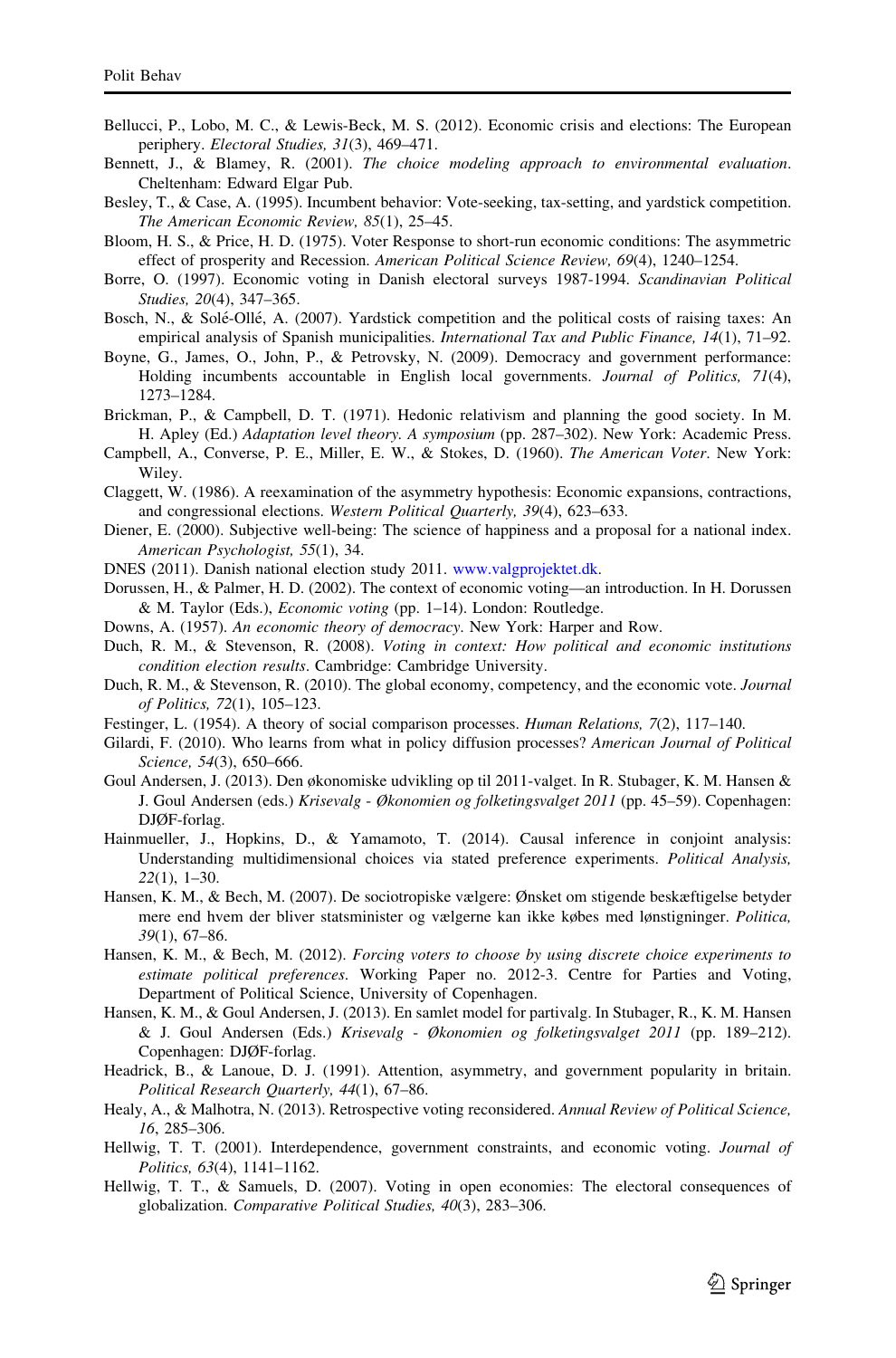- <span id="page-21-0"></span>Hopkins, D. J. (2011). Whose economy? Perceptions of national economic performance during unequal growth. Public Opinion Quarterly, 76(1), 50–71.
- Huber, G. A., Hill, S. J., & Lenz, G. S. (2012). Sources of bias in retrospective decision making: Experimental evidence on voters' limitations in controlling incumbents. American Political Science Review, 106(4), 720–741.
- Johnson, T. R. (2007). Discrete choice models for ordinal response variables: A generalization of the stereotype model. Psychometrika, 72(4), 489–504.
- Kahneman, D., Knetsch, J. L., & Thaler, R. H. (1991). Anomalies: The endowment effect, loss aversion, and status quo bias. The Journal of Economic Perspectives, 5(1), 193–206.
- Kahneman, D., & Tversky, A. (1979). Prospect theory: An analysis of decision under risk. Econometrica, 47(2), 263–291.
- Kappe, R. (2013). Asymmetric evaluations: Government popularity and economic performance in the United Kingdom. Paper presented at the EPOP conference, Lancaster University, UK.
- Kayser, M. A., & Peress, M. (2012). Benchmarking across Borders: Electoral accountability and the necessity of comparison. American Political Science Review, 106(3), 661–684.
- Kiewiet, D. R. (1983). Macroeconomic and micropolitics: The electoral effects of economic issues. Chicago: University of Chicago Press.
- Kiewiet, D. R., & Lewis-Beck, M. S. (2012). No man is an Island: Self-interest, the public interest, and sociotropic voting. Critical Review: A Journal of Politics and Society, 23(3), 303-319.
- Kinder, D. R., & Kiewiet, D. R. (1981). Sociotropic politics: The American case. British Journal of Political Science, 11(2), 129–161.
- Kramer, G. (1983). The ecological fallacy revisited: Aggregate- versus individual-level findings on economics and elections, and sociotropic voting. American Political Science Review, 77(1), 92–111.
- Kuhfeld, W. F. (2005). Marketing research methods in sas: Experimental design, choice, conjoint, and graphical techniques. SAS Institute, SAS 9.1 Edition, TS-722.
- Lanoue, D. J. (1987). Economic prosperity and presidential popularity: Sorting out the effects. Western Political Quarterly, 40(2), 237–245.
- Lau, R. R. (1982). Negativity in political perception. Political Behavior, 4(4), 353–378.
- Lau, R. R. (1985). Two explanations for negativity effects in political behavior. American Journal of Political Science, 29(1), 119–138.
- Levy, J. S. (2003). Applications of prospect theory to political science. Synthese, 135(2), 215–241.
- Lewis-Beck, M. S. (1988). Economics and the American voter: past, present, future. *Political Behavior*,  $10(1)$ , 5–21.
- Lewis-Beck, M. S., & Paldam, M. (2000). Economic voting: An introduction. Electoral Studies, 19(2–3), 113–121.
- Lewis-Beck, M. S., & Stegmaier, M. (2013). The VP-function revisited: a survey of the literature on vote and popularity functions after over 40 years. Public Choice, 157(3–4), 367–385.
- Linos, K. (2011). Diffusion through democracy. American Journal of Political Science, 55(3), 678–695.
- Louviere, J. J., Hensher, D. A., & Swait, J. D. (2000). Stated choice methods—analysis and application. Cambridge: Cambridge University Press.
- Lyubomirsky, S., & Ross, L. (1997). Hedonic consequences of social comparison: a contrast of happy and unhappy people. Journal of Personality and Social Psychology, 73(6), 1141-1157.
- McDermott, R. (2004). Theory in political science: Gains and losses from the first decade. Political Psychology, 25(2), 289–312.
- McDermott, R., Fowler, J. H., & Smirnov, O. (2008). On the evolutionary origin of prospect theory preferences. The Journal of Politics, 70(2), 335–350.
- McFadden, D. (1974). Conditional logit analysis of qualitative choice behavior. In P. Zarembka (Ed.), Frontiers in Econometrics (pp. 105–142). New York: Academic Press.
- Michelitch, K., Morales, M. A., Tucker, J., & Owen, A. (2012). Looking to the future: Prospective economic voting in 2008 presidential elections. Electoral Studies, 31(4), 838–851.
- Mueller, J. E. (1973). War, presidents and public opinion. New York: Wiley.
- Mussweiler, T., & Epstude, K. (2009). Relatively fast! Efficiency advantages of comparative thinking. Journal of Experimental Psychology: General, 138(1), 1–21.
- Mussweiler, T., & Posten, A. (2011). Relatively certain! Comparative thinking reduces uncertainty. Cognition, 122(2012), 236–240.
- Mutz, D., & Mondak, J. J. (1997). Dimensions of sociotropic behavior: Group-based judgments of fairness and well-being. American Journal of Political Science, 41(1), 284–308.